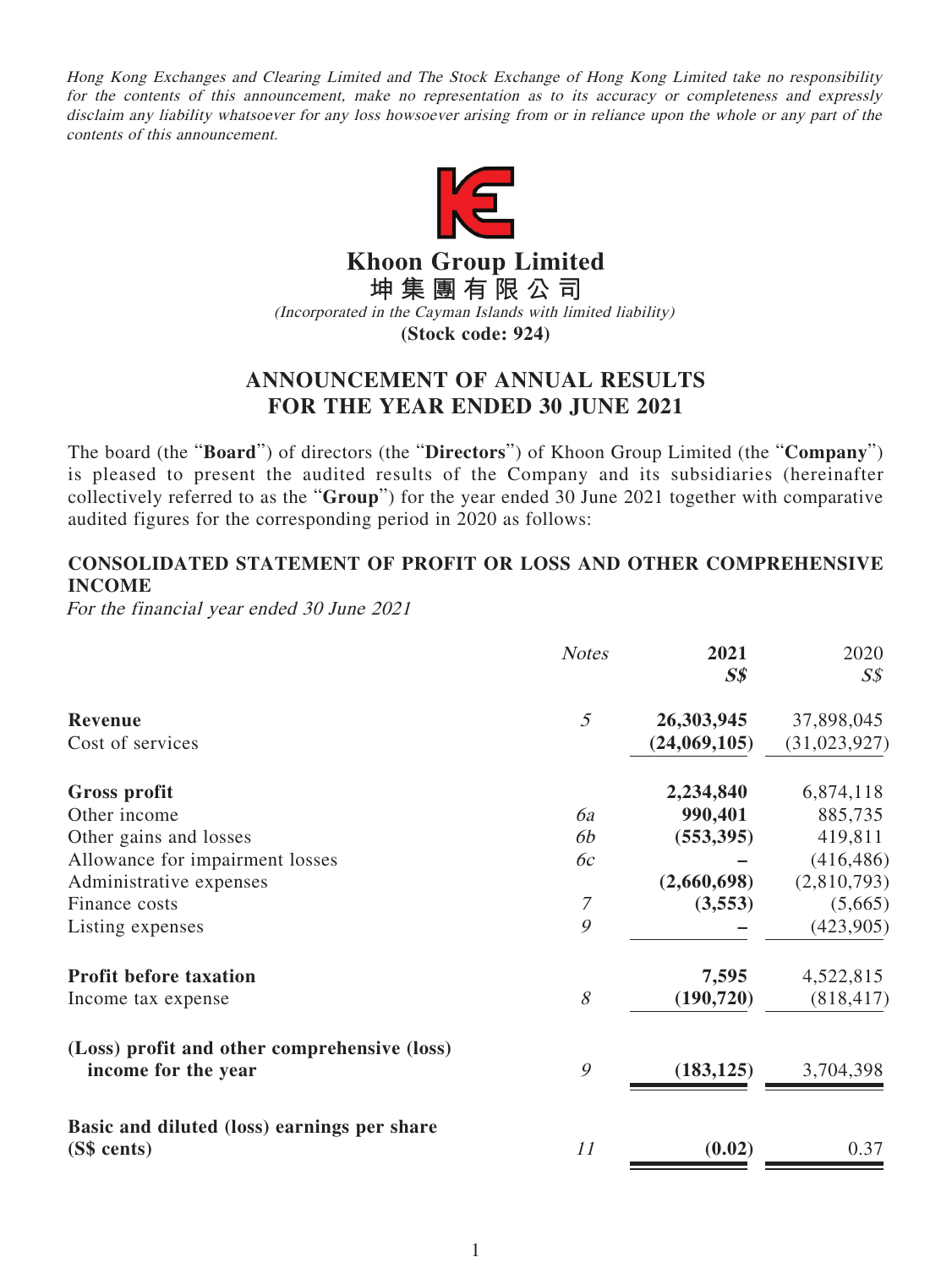# **CONSOLIDATED STATEMENT OF FINANCIAL POSITION**

As at 30 June 2021

|                                                     | <b>Notes</b>    | 2021           | 2020           |
|-----------------------------------------------------|-----------------|----------------|----------------|
|                                                     |                 | S <sub>s</sub> | $S\mathcal{S}$ |
| <b>ASSETS AND LIABILITIES</b>                       |                 |                |                |
| <b>Non-current assets</b>                           |                 |                |                |
| Plant and equipment                                 | 12              | 570,489        | 733,238        |
| Investment property                                 | 13              | 839,890        | 855,912        |
| Right-of-use assets                                 | 14              | 295,432        | 254,594        |
| Deposits                                            | 16a             |                | 402,450        |
|                                                     |                 | 1,705,811      | 2,246,194      |
| <b>Current assets</b>                               |                 |                |                |
| Trade receivables                                   | 15              | 7,050,305      | 2,854,253      |
| Other receivables, deposits and prepayments         | 16 <sub>b</sub> | 1,127,081      | 826,782        |
| Contract assets                                     | 17              | 33,648,893     | 39,632,362     |
| Investments                                         | 18              |                | 5,579,022      |
| Bank balances and cash                              | 19              | 17,747,818     | 15,753,748     |
|                                                     |                 | 59,574,097     | 64, 646, 167   |
| <b>Current liabilities</b>                          |                 |                |                |
| Trade and other payables                            | 20              | 22, 181, 193   | 26,405,017     |
| <b>Contract liabilities</b>                         | 17              | 11,323         | 300,528        |
| Lease liabilities                                   | 21              | 108,345        | 175,042        |
| Income tax payable                                  |                 | 370,779        | 1,319,311      |
|                                                     |                 | 22,671,640     | 28, 199, 898   |
| <b>Net current assets</b>                           |                 | 36,902,457     | 36,446,269     |
| <b>Total assets less current liabilities</b>        |                 | 38,608,268     | 38,692,463     |
| <b>Non-current liabilities</b>                      |                 |                |                |
| Deferred tax liabilities                            | 22              | 55,994         | 61,338         |
| Lease liabilities                                   | 21              | 189,600        | 85,326         |
|                                                     |                 | 245,594        | 146,664        |
| <b>Net assets</b>                                   |                 | 38, 362, 674   | 38, 545, 799   |
|                                                     |                 |                |                |
| <b>EQUITY</b><br><b>Capital and reserves</b>        |                 |                |                |
| Share capital                                       | 23              | 1,742,143      | 1,742,143      |
| Share premium                                       |                 | 31,669,457     | 31,669,457     |
| Merger reserve                                      |                 | (11, 417, 891) | (11, 417, 891) |
| Accumulated profits                                 |                 | 16,368,965     | 16,552,090     |
| <b>Equity attributable to owners of the Company</b> |                 | 38, 362, 674   | 38,545,799     |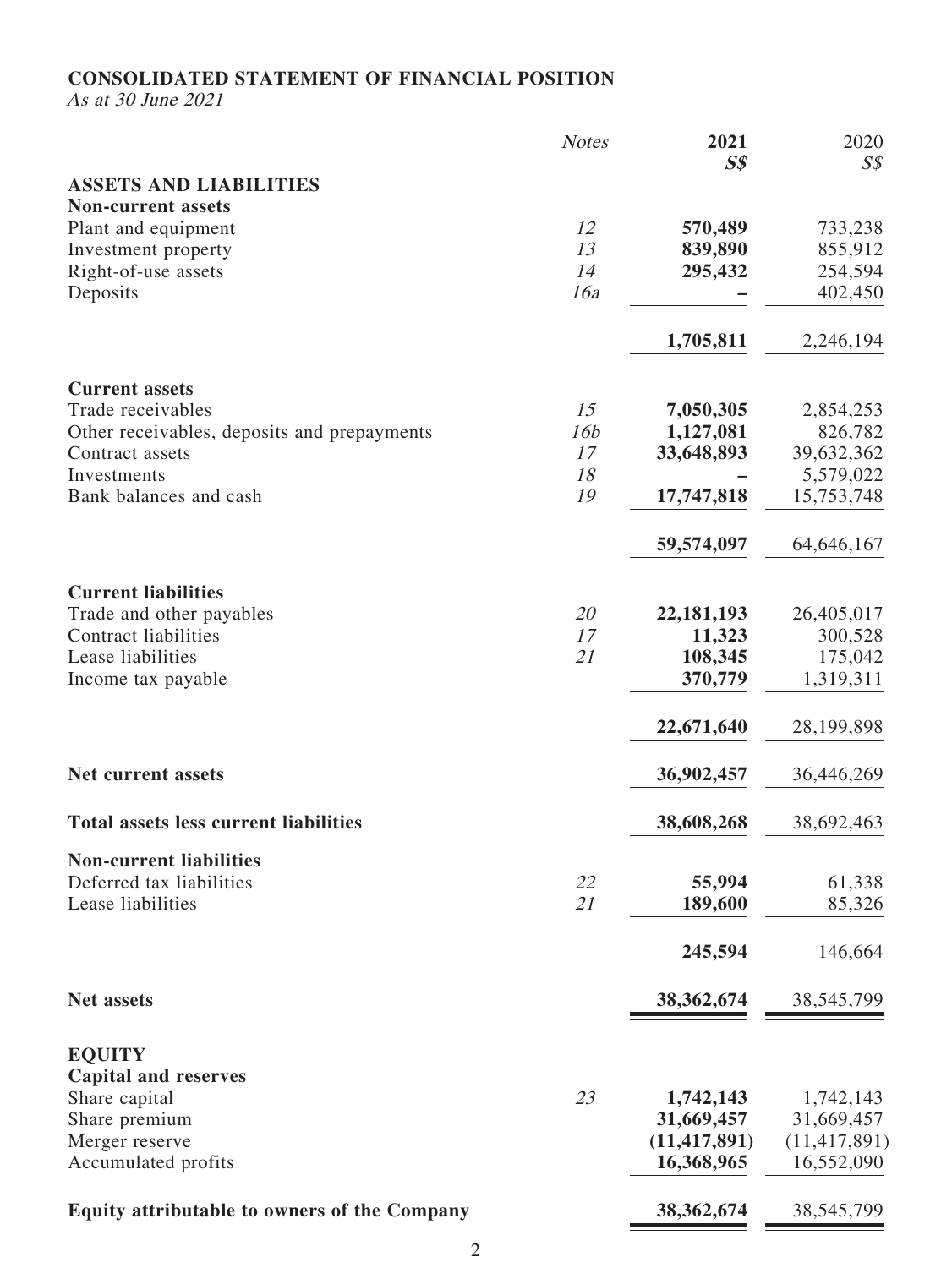# **NOTES TO THE CONSOLIDATED FINANCIAL STATEMENTS**

For the financial year ended 30 June 2021

## **1 GENERAL**

Khoon Group Limited (the "Company") was incorporated and registered as an exempted company in the Cayman Islands with limited liability on 24 July 2018 and its registered office is located at P.O. Box 1350, Windward 3, Regatta Office Park, Grand Cayman KY1-1108, Cayman Islands. The Company was registered with the Registrar of Companies in Hong Kong as a non-Hong Kong company under Part 16 of the Companies Ordinance (Chapter 622 of the Laws of Hong Kong) (the "Companies Ordinance") on 18 September 2018 and the principal place of business in Hong Kong is Unit B, 17/F, United Centre, 95 Queensway, Hong Kong. The head office and principal place of business of the Group is at Block 5000 Ang Mo Kio Avenue 5, #04-01, Techplace II, Singapore 569870. The shares of the Company have been listed on the Main Board of The Stock Exchange of Hong Kong Limited (the "Stock Exchange") since 5 July 2019.

The Company is a subsidiary of Lead Development Investment Limited ("Lead Development"), incorporated in the British Virgin Islands (the "BVI"), which is also the Company's ultimate holding company. Lead Development is owned by Mr. Ang Jui Khoon ("Mr. JK Ang") and his son Mr. Ang Kok Kwang ("Mr. KK Ang"). Upon the entering into the concert party deed, Mr. JK Ang and Mr. KK Ang through Lead Development became the controlling shareholders of Khoon Group Limited and its subsidiaries (the "Group") (together referred to as the "Controlling Shareholders").

The Company is an investment holding company and the principal activities of its operating subsidiary are the provision of electrical engineering services.

The consolidated financial statements are presented in Singapore Dollars ("S\$"), which is also the functional currency of the Company.

## **2 GROUP REORGANISATION AND BASIS OF PREPARATION AND PRESENTATION OF THE CONSOLIDATED FINANCIAL STATEMENTS**

In the previous financial year, for the purpose of the listing of the Company's shares on the Main Board of the Stock Exchange, the Group underwent a group reorganisation ("Reorganisation").

The Group resulting from the Reorganisation is regarded as a continuing entity. Accordingly, the consolidated financial statements have been prepared to include the financial statements of the companies now comprising the Group as if the group structure upon the completion of the Reorganisation had been in existence throughout the period, or since their respective dates of incorporation or establishment where this is a shorter period.

## **Movement of Lead Development's Interest in the Company**

On 20 March 2020 (after trading hours), 200,000,000 shares of the Company then held by Lead Development (the "Placing Shares"), representing 20% of the existing issued share capital of the Company, were successfully placed to certain investors at HK\$0.265 per Placing Share pursuant to the terms of a placing agreement dated 11 March 2020 (the "Placing").

Upon completion of the Placing, Lead Development held 550,000,000 shares of the Company, representing 55% of the existing issued share capital of the Company, and remained a controlling shareholder of the Group.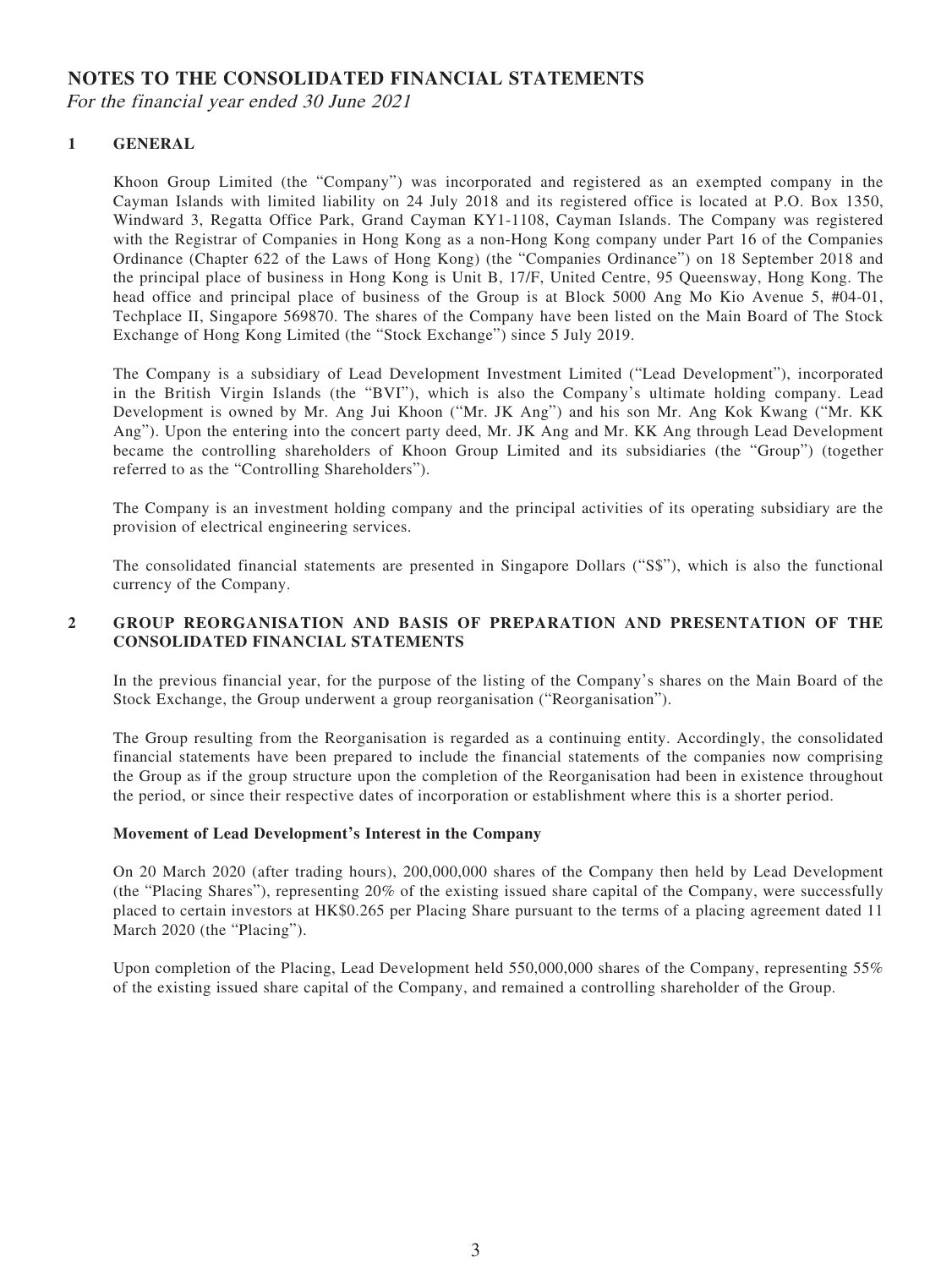## **3 ADOPTION OF NEW AND REVISED STANDARDS**

**New and amended International Financial Reporting Standards ("IFRS") that are effective for the current year**

In the current year, the Group has applied a number of amendments to IFRS Standards and Interpretations issued by the IASB that are effective for an annual period that begins on or after 1 July 2020. Their adoption has not had any material impact on the disclosures or on the amounts reported in these consolidated financial statements.

#### **New and revised IFRS Standards issued but not yet effective**

At the date of authorisation of these consolidated financial statements, the Group has not early applied the following new and amendments to IFRS Standards that have been issued but are not yet effective, which are relevant to the Group:

| Reference to the Conceptual Framework <sup>2</sup><br>Amendments to IFRS 3<br>Onerous Contracts – Cost of Fulfilling a Contract <sup>2</sup><br>Amendments to IAS 37<br>Amendments to IAS 16<br>Annual Improvements to IFRS Standards 2018-2020 <sup>2</sup><br>Amendments to IFRSs<br>Classification of Liabilities as Current or Non-current <sup>3</sup><br>Amendments to IAS 1<br>Disclosure of Accounting Policies <sup>3</sup><br>Amendments to IAS 1 and<br><b>IFRS</b> Practice Statement 2<br>Definition of Accounting Estimates <sup>3</sup><br>Amendments to IAS 8<br>Deferred Tax related to Assets and Liabilities arising from<br>Amendments to IAS 12<br>a Single Transaction <sup>3</sup> | Amendments to IFRS 16 | Covid-19-Related Rent Concessions beyond 30 June 2021 <sup>1</sup>       |
|-----------------------------------------------------------------------------------------------------------------------------------------------------------------------------------------------------------------------------------------------------------------------------------------------------------------------------------------------------------------------------------------------------------------------------------------------------------------------------------------------------------------------------------------------------------------------------------------------------------------------------------------------------------------------------------------------------------|-----------------------|--------------------------------------------------------------------------|
|                                                                                                                                                                                                                                                                                                                                                                                                                                                                                                                                                                                                                                                                                                           |                       |                                                                          |
|                                                                                                                                                                                                                                                                                                                                                                                                                                                                                                                                                                                                                                                                                                           |                       |                                                                          |
|                                                                                                                                                                                                                                                                                                                                                                                                                                                                                                                                                                                                                                                                                                           |                       | Property, Plant and Equipment: Proceeds before Intended Use <sup>2</sup> |
|                                                                                                                                                                                                                                                                                                                                                                                                                                                                                                                                                                                                                                                                                                           |                       |                                                                          |
|                                                                                                                                                                                                                                                                                                                                                                                                                                                                                                                                                                                                                                                                                                           |                       |                                                                          |
|                                                                                                                                                                                                                                                                                                                                                                                                                                                                                                                                                                                                                                                                                                           |                       |                                                                          |
|                                                                                                                                                                                                                                                                                                                                                                                                                                                                                                                                                                                                                                                                                                           |                       |                                                                          |
|                                                                                                                                                                                                                                                                                                                                                                                                                                                                                                                                                                                                                                                                                                           |                       |                                                                          |
|                                                                                                                                                                                                                                                                                                                                                                                                                                                                                                                                                                                                                                                                                                           |                       |                                                                          |

- 1 Effective for annual periods beginning on or after 1 April 2021.
- 2 Effective for annual periods beginning on or after 1 January 2022.
- 3 Effective for annual periods beginning on or after 1 January 2023.

The directors of the Company anticipates that the application of the other new and amendments to IFRS Standards will have no material impact on the Group's consolidated financial position and performance as well as disclosures in the foreseeable future.

## **4 SIGNIFICANT ACCOUNTING POLICIES**

#### **Basis of Accounting**

The consolidated financial statements of the Group have been prepared in accordance with International Financial Reporting Standards issued by the International Accounting Standards Board ("IASB").

In addition, the consolidated financial statements include applicable disclosures required by the Rules Governing the Listing of Securities on the Stock Exchange and the applicable disclosures required by the Companies Ordinance.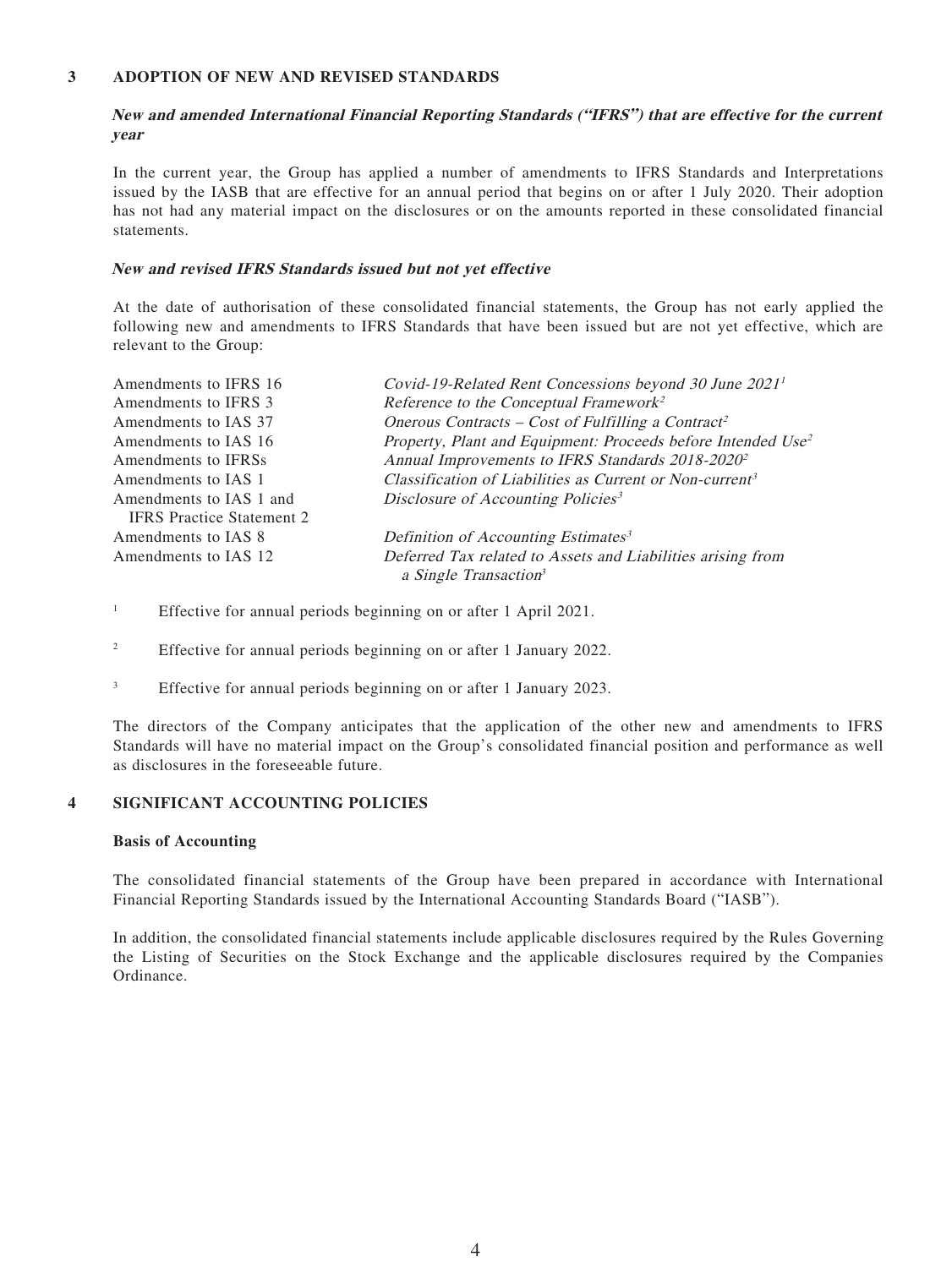### **5 REVENUE AND SEGMENT INFORMATION**

Revenue represents the fair value of amounts received and receivable from provision of electrical engineering services being recognised over time, mainly comprising of (i) assisting to obtain statutory approvals; (ii) customisation and/or installation of electrical systems; and (iii) testing and commissioning by the Group to external customers. It also represents the revenue from contracts with customers.

Information is reported to the executive directors of the Company, being the chief operating decision makers ("CODMs") of the Group, for the purposes of resource allocation and performance assessment. No other analysis of the Group's result nor assets and liabilities is regularly provided to the CODMs for review and the CODMs review the overall results and financial performance of the Group as a whole. Accordingly, only entity-wide disclosures on services, major customers and geographical information are presented in accordance with IFRS 8 Operating Segments.

An analysis of the Group's revenue for the financial year is as follows:

|                                                                     | 2021       | 2020       |
|---------------------------------------------------------------------|------------|------------|
|                                                                     | SS         | SS         |
| Contract revenue from provision of electrical engineering services, |            |            |
| recognised over time                                                | 26,303,945 | 37.898.045 |

All the Group's services are rendered directly with the customers. Contracts with the Group's customers are agreed in fixed-price with terms from 2 months to 58 months (2020: 2 months to 58 months).

Included in the Group's revenue for the year ended 30 June 2021 is S\$16,632,540 (2020: S\$26,797,479) derived from provision of electrical engineering services to customers in the public sector. The other remaining revenue is derived from provision of electrical engineering services to the customers in private sector.

#### **Transaction price allocated to the remaining performance obligations**

The following table shows the aggregate amount of the transaction price allocated to performance obligations that are unsatisfied (or partially satisfied) as at the end of the reporting period.

|                                                    | 2021<br>S <sub>s</sub> | 2020<br>SS   |
|----------------------------------------------------|------------------------|--------------|
| Provision of electrical engineering services:      |                        |              |
| - Within one year                                  | 42,076,356             | 46, 317, 867 |
| - More than one year but not more than two years   | 22,821,982             | 13,290,200   |
| - More than two years but not more than five years | 13,855,829             | 4,450,061    |
|                                                    | 78,754,167             | 64,058,128   |

Based on the information available to the Group at the end of the reporting period, the management of the Group expects the transaction price allocated to the unsatisfied (or partially satisfied) contracts as at 30 June 2021 and 2020 will be recognised as revenue during the years ended/ending 30 June 2021 to 2025.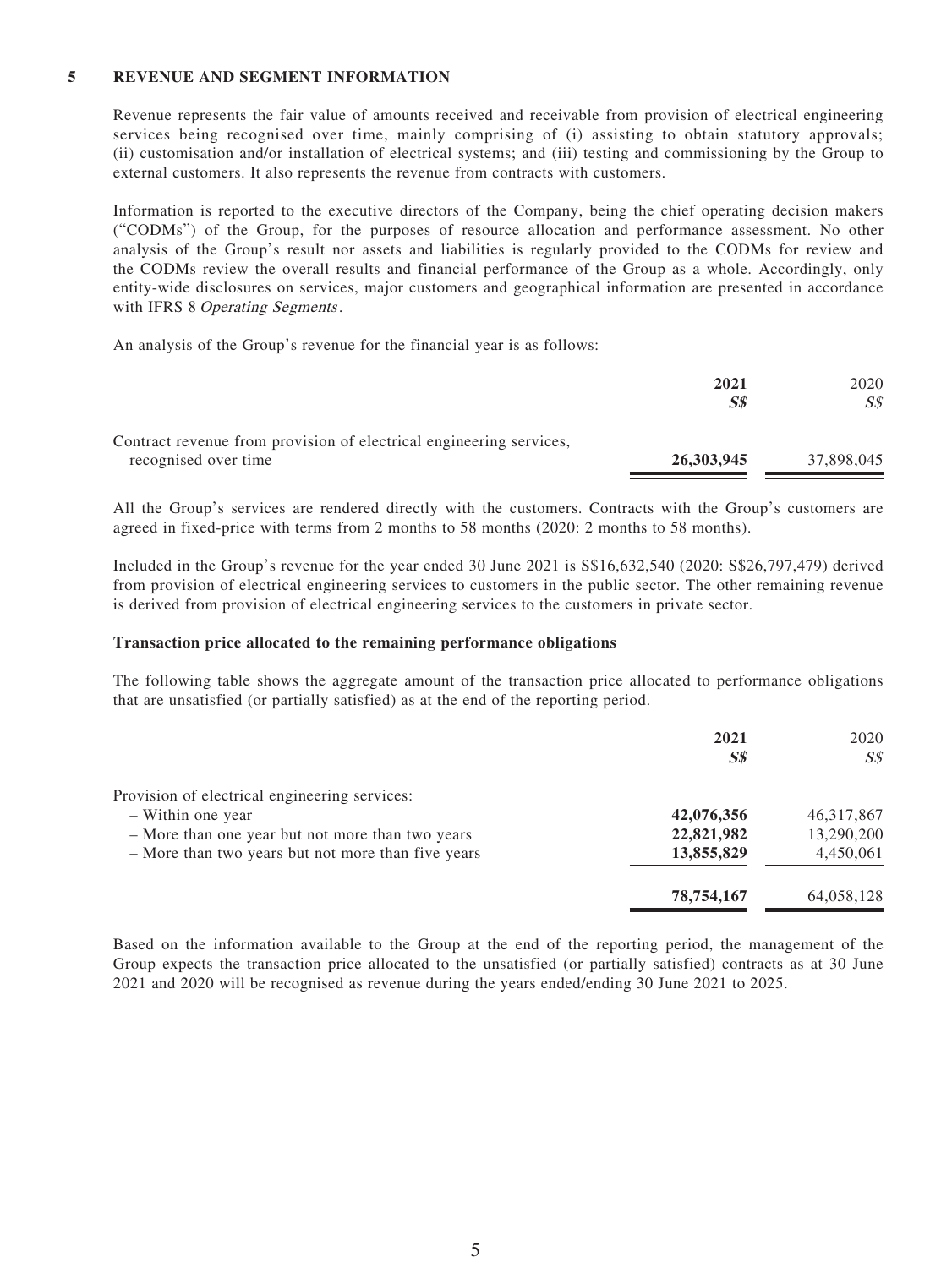#### **Information about the major customers**

The revenue from customers individually contributing over 10% of the total revenue of the Group during the year are as follows:

|              | 2021           | 2020           |
|--------------|----------------|----------------|
|              | S <sub>s</sub> | S <sub>s</sub> |
| Customer I   | 10,391,191     | 4,293,050      |
| Customer II  | 2,954,251      | 5,766,127      |
| Customer III | $N/A^*$        | 4,142,432      |

\* Revenue did not contribute over 10% of total revenue of the Group for the respective years.

#### **Geographical information**

The Group principally operates in Singapore, which is also the place of domicile. Revenue derived from Singapore represents 100% of the total revenue for the year ended 30 June 2021 (2020: 100%) based on the location of services delivered. The Group's non-current assets are all located in Singapore.

### **6 a. OTHER INCOME**

|                                        | 2021<br>S <sub>s</sub> | 2020<br>$S\mathcal{S}$ |
|----------------------------------------|------------------------|------------------------|
| Bank interest income                   | 68,701                 | 260,148                |
| Interest income from FVTPL investments | 20,290                 | 50,884                 |
| Government grants (Note 1)             | 834,290                | 540,327                |
| Rental income                          | 27,355                 | 33,345                 |
| Insurance payout                       | 31,049                 |                        |
| Others                                 | 8,716                  | 1,031                  |
|                                        | 990,401                | 885,735                |

Note 1: Government grants in 2020 and 2021 mainly include COVID-19-related support by the Singapore government, such as the Foreign Worker Levy ("FWL") rebates and the Job Support Scheme ("JSS") to help companies tide through this period of economic uncertainty. Under the JSS, the government will co-fund between 25% to 75% of the first S\$4,600 of gross monthly wages paid to each local employee in a ten-month period through cash subsidies.

While JSS and FWL rebates were recognised as grant income, FWL waivers obtained of approximately S\$273,000 (2020: S\$126,000) were offset against related FWL expenses in cost of services.

All government grants are compensation for expenses or losses already incurred or for the purpose of giving immediate financial support to the Group with no future related costs.

## **b. OTHER GAINS AND LOSSES**

|                                         | 2021           | 2020           |
|-----------------------------------------|----------------|----------------|
|                                         | S <sub>s</sub> | $S\mathcal{S}$ |
| Gain on disposal of plant and equipment | 72,112         |                |
| Exchange (loss)/gains, net              | (625,507)      | 450,613        |
| Written off trade receivables           |                | (30, 802)      |
|                                         | (553, 395)     | 419,811        |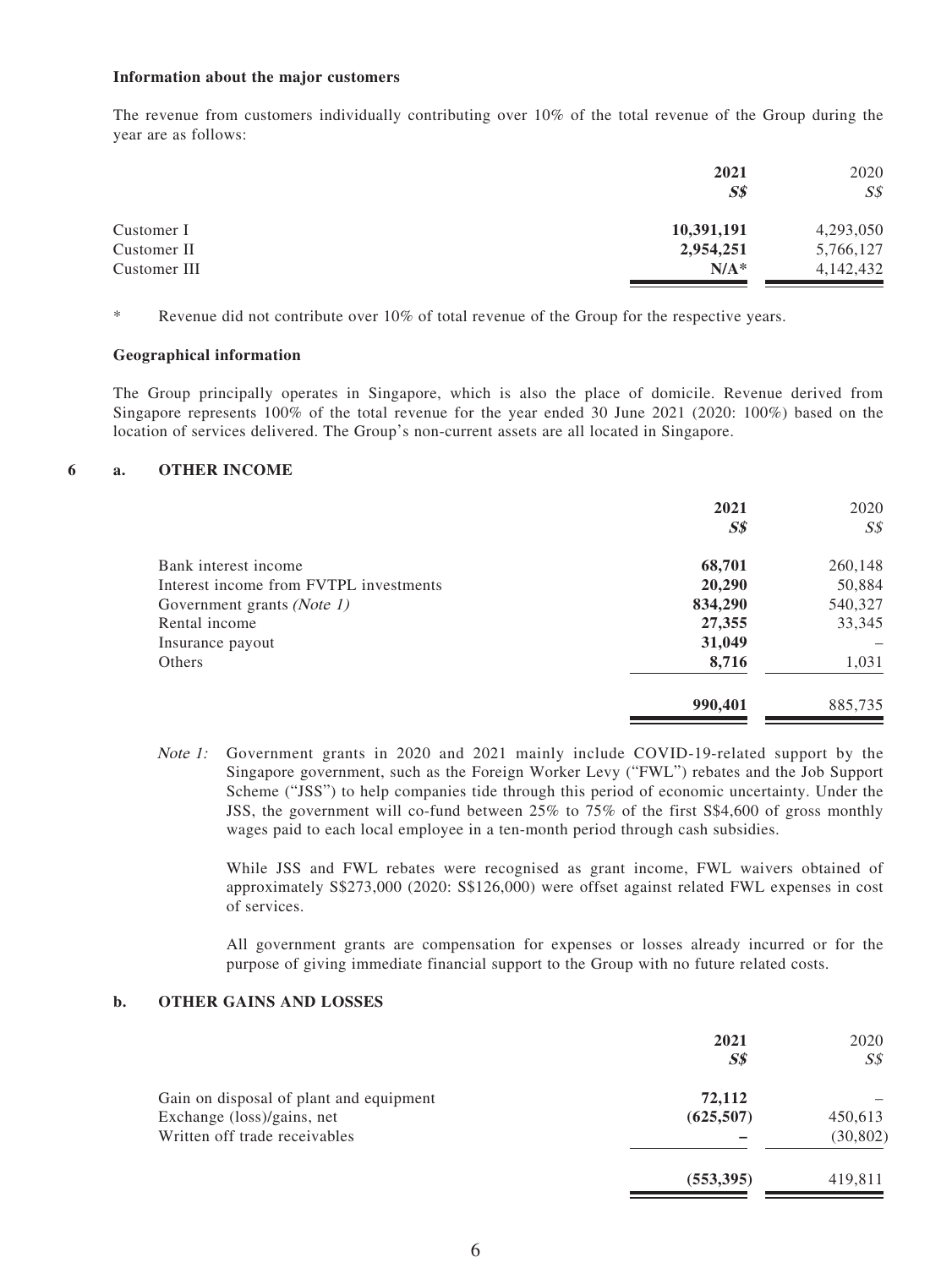## **c. ALLOWANCE FOR IMPAIRMENT LOSSES**

|   |                                                                  | 2021<br>S <sub>s</sub> | 2020<br>$S\mathcal{S}$ |
|---|------------------------------------------------------------------|------------------------|------------------------|
|   | Allowance for impairment loss on                                 |                        |                        |
|   | trade receivables (Note 15)                                      |                        | (211, 486)             |
|   | Allowance for impairment loss on retention receivables (Note 17) |                        | (205,000)              |
|   |                                                                  |                        | (416, 486)             |
| 7 | <b>FINANCE COSTS</b>                                             |                        |                        |
|   |                                                                  | 2021                   | 2020                   |
|   |                                                                  | S <sub>s</sub>         | $S\mathcal{S}$         |
|   | Interest on lease liabilities                                    | 3,553                  | 5,665                  |
| 8 | <b>INCOME TAX EXPENSE</b>                                        |                        |                        |
|   |                                                                  | 2021                   | 2020                   |
|   |                                                                  | S <sub>s</sub>         | S <sub>S</sub>         |
|   | Tax expense comprises:                                           |                        |                        |
|   | Current tax:                                                     |                        |                        |
|   | - Singapore corporate income tax ("CIT")                         | 196,064                | 851,550                |
|   | - Overprovision of tax in prior years                            |                        | (40, 868)              |
|   | Deferred tax expense (Note 22)                                   | (5, 344)               | 7,735                  |
|   |                                                                  | 190,720                | 818,417                |
|   |                                                                  |                        |                        |

CIT is calculated at 17% of the estimated assessable profit. Singapore incorporated companies can also enjoy 75% tax exemption on the first S\$10,000 of normal chargeable income and a further 50% tax exemption on the next S\$190,000 of normal chargeable income for both the Years of Assessment 2021 and 2022.

The income tax expense for the year can be reconciled to the profit before taxation per the consolidated statement of profit or loss and other comprehensive income as follows:

|                                                       | 2021<br>$S\$ | 2020<br>S\$ |
|-------------------------------------------------------|--------------|-------------|
| Profit before taxation                                | 7,595        | 4,522,815   |
| Tax at applicable tax rate of 17%                     | 1.291        | 768,879     |
| Tax effect of expenses not deductible for tax purpose | 295,280      | 268,336     |
| Tax effect of income not taxable for tax purpose      | (88, 426)    | (159, 542)  |
| Effect of tax concessions and partial tax exemptions  | (17, 425)    | (17, 425)   |
| Overprovision of tax in prior years                   |              | (40, 868)   |
| Others                                                |              | (963)       |
| Taxation for the year                                 | 190,720      | 818,417     |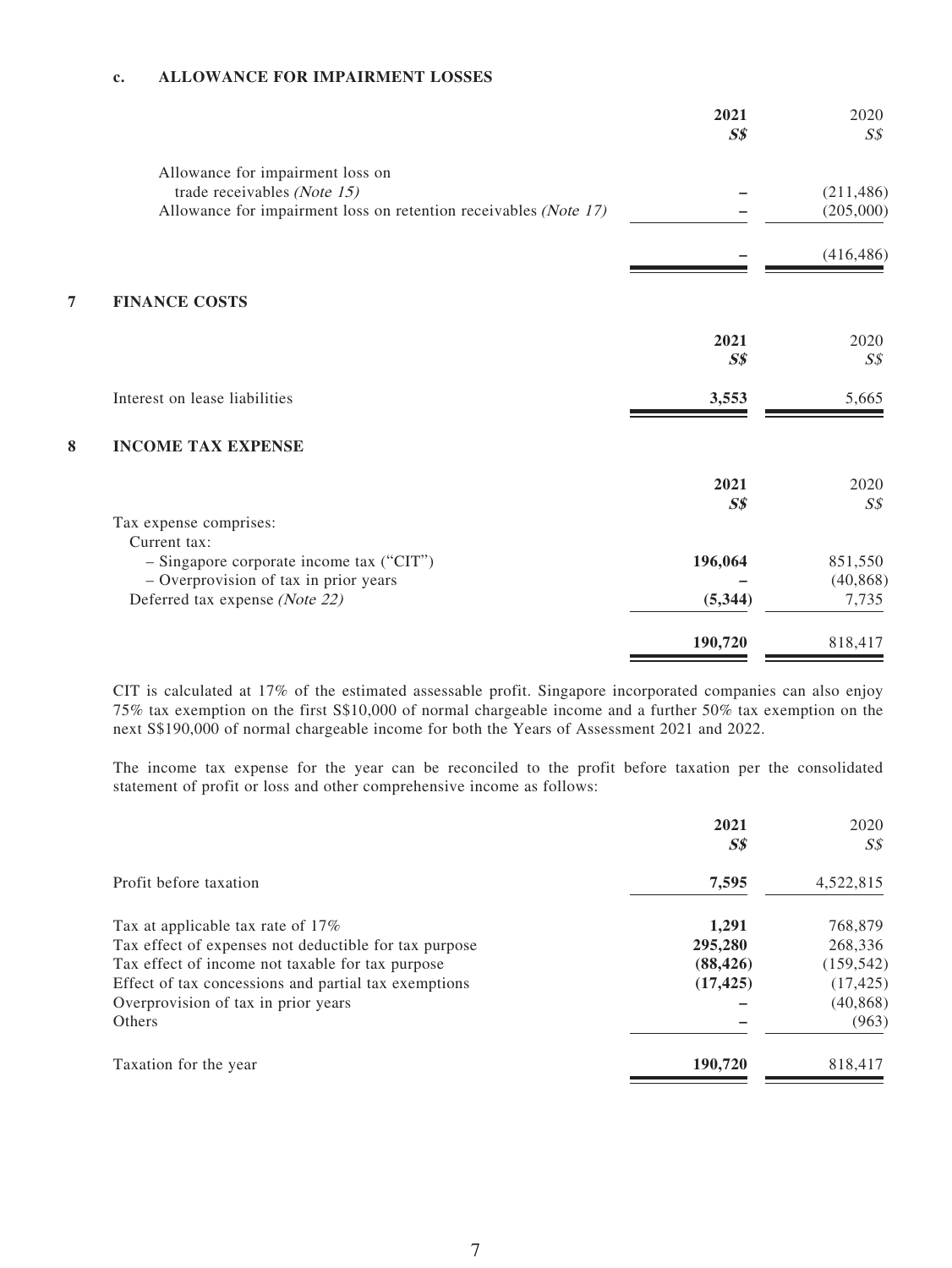### **9 (LOSS) PROFIT FOR THE YEAR**

(Loss) Profit for the year has been arrived at after charging (crediting):

| 2021           | 2020           |
|----------------|----------------|
| S <sub>s</sub> | $S\mathcal{S}$ |
| 399,332        | 416,433        |
| 146,559        | 159,322        |
| 16,022         | 16,022         |
|                |                |
| 175,000        | 205,000        |
|                | 423,905        |
| 1,179,696      | 1,225,384      |
|                |                |
| 2,973,696      | 3,904,934      |
| 169,342        | 175,081        |
| 4,322,734      | 5,305,399      |
| 7,269,818      | 9,189,104      |
| 12,890,496     | 16,576,616     |
|                |                |
| (27, 355)      | (33, 345)      |
|                |                |
| 1,919          | 1,028          |
| (25, 436)      | (32, 317)      |
|                |                |

### **10 DIVIDENDS**

No dividend has been declared by the Company or group entities during the year ended 30 June 2021.

### **11 (LOSS) EARNINGS PER SHARE**

The calculation of basic (loss) earnings per share is based on the following data:

|                                                                                                                               | 2021                       | 2020                       |
|-------------------------------------------------------------------------------------------------------------------------------|----------------------------|----------------------------|
| (Loss) profit for the year attributable to owners of the Company (S\$)<br>Weighted average number of ordinary shares in issue | (183.125)<br>1,000,000,000 | 3.704.398<br>997, 267, 760 |
| Basic and diluted (loss) earnings per share (S\$ cents)                                                                       | (0.02)                     | 0.37                       |

The calculation of basic (loss) earnings per share for the years ended 30 June 2021 and 2020 is based on the (loss) profit for the year attributable to owners of the Company and the weighted average number of shares in issue.

Diluted (loss) earnings per share is the same as the basic (loss) earnings per share because the Group had no dilutive securities that are convertible into shares during the years ended 30 June 2021 and 2020.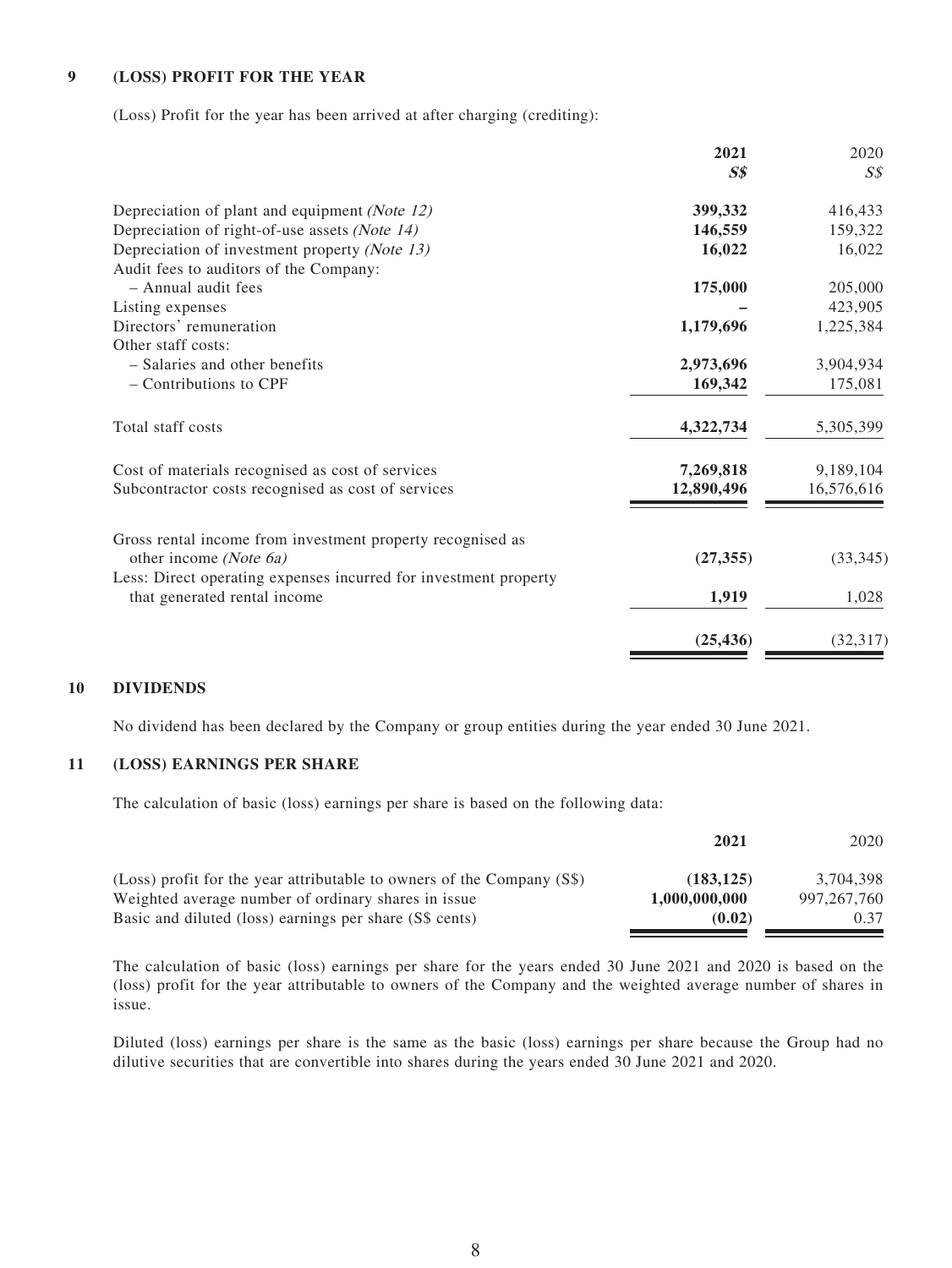# **12 PLANT AND EQUIPMENT**

|                                  | <b>Plant</b> and |                                    | <b>Office</b>  | Motor          | <b>Furniture</b> |                |
|----------------------------------|------------------|------------------------------------|----------------|----------------|------------------|----------------|
|                                  | machinery        | <b>Computers</b><br>$S\mathcal{S}$ | equipment      | vehicles       | and fittings     | <b>Total</b>   |
| Cost:                            | $S\mathcal{S}$   |                                    | $S\mathcal{S}$ | $S\mathcal{S}$ | $S\mathcal{S}$   | $S\mathcal{S}$ |
| At 1 July 2019                   | 528,410          | 130,934                            | 65,248         | 1,379,447      | 37,701           | 2,141,740      |
| Additions                        |                  | 36,640                             |                | 208,700        | 1,051            |                |
|                                  | 22,038           |                                    |                |                |                  | 268,429        |
| At 30 June 2020                  | 550,448          | 167,574                            | 65,248         | 1,588,147      | 38,752           | 2,410,169      |
| Additions                        |                  | 43,634                             |                | 192,949        |                  | 236,583        |
| Disposals                        |                  | (190)                              | -              | (236,700)      |                  | (236, 890)     |
| At 30 June 2021                  | 550,448          | 211,018                            | 65,248         | 1,544,396      | 38,752           | 2,409,862      |
| <b>Accumulated depreciation:</b> |                  |                                    |                |                |                  |                |
| At 1 July 2019                   | 264,676          | 127,101                            | 24,451         | 835,865        | 8,405            | 1,260,498      |
| Charge for the year              | 109,173          | 20,615                             | 13,632         | 265,262        | 7,751            | 416,433        |
| At 30 June 2020                  | 373,849          | 147,716                            | 38,083         | 1,101,127      | 16,156           | 1,676,931      |
| Charge for the year              | 95,770           | 36,821                             | 10,712         | 249,048        | 6,981            | 399,332        |
| Disposals                        |                  | (190)                              |                | (236,700)      |                  | (236, 890)     |
| At 30 June 2021                  | 469,619          | 184,347                            | 48,795         | 1,113,475      | 23,137           | 1,839,373      |
| <b>Carrying amounts:</b>         |                  |                                    |                |                |                  |                |
| At 30 June 2020                  | 176,599          | 19,858                             | 27,165         | 487,020        | 22,596           | 733,238        |
| At 30 June 2021                  | 80,829           | 26,671                             | 16,453         | 430,921        | 15,615           | 570,489        |

The above items of plant and equipment are depreciated on a straight-line basis at the following useful lives:

| Plant and machinery    | 5 years |
|------------------------|---------|
| Computers              | 1 year  |
| Office equipment       | 1 years |
| Motor vehicles         | 5 years |
| Furniture and fittings | 5 years |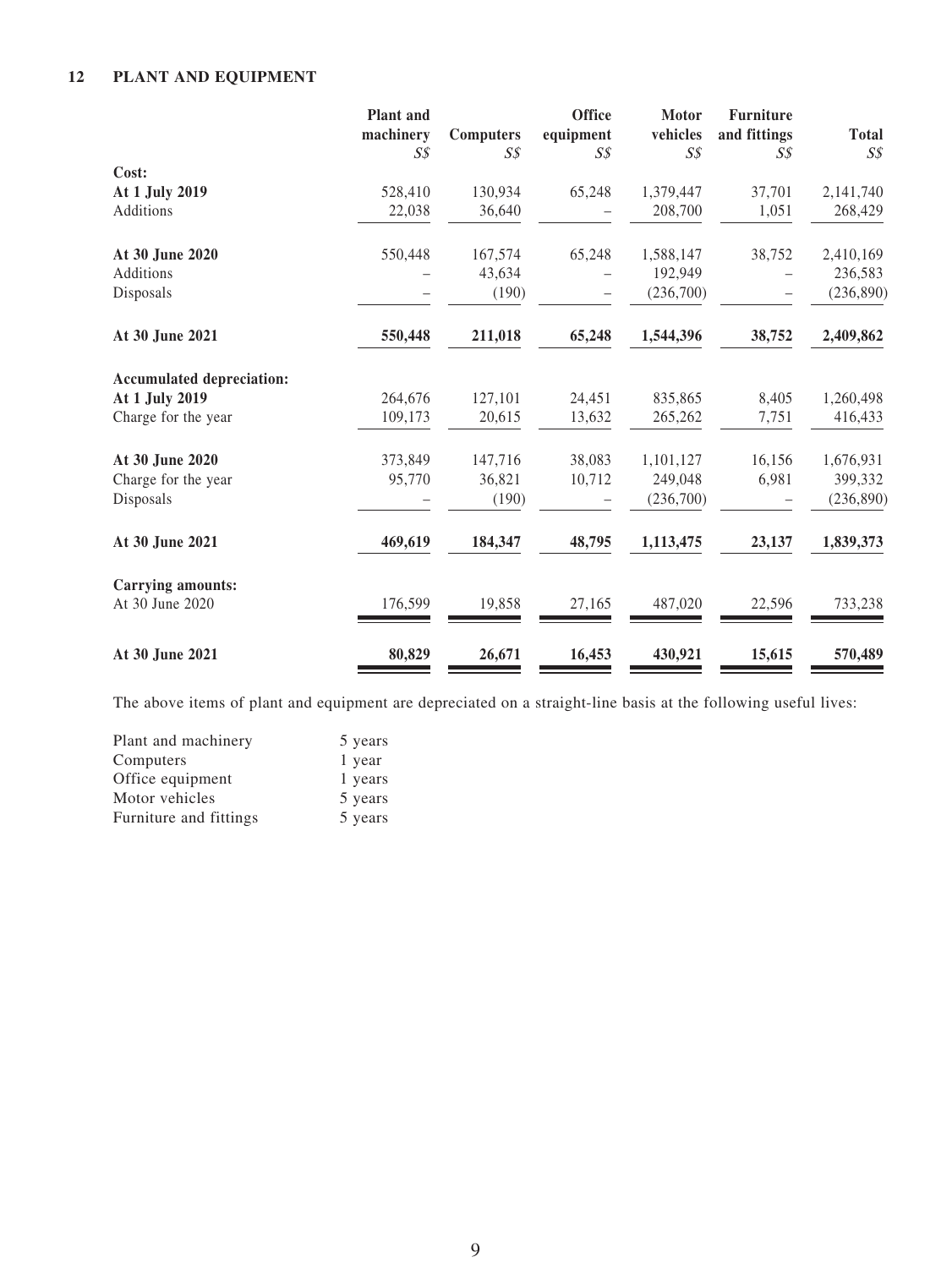## **13 INVESTMENT PROPERTY**

|                                  | 2021           | 2020    |
|----------------------------------|----------------|---------|
| Cost:                            | S <sub>s</sub> | S\$     |
| At beginning and end of the year | 933,509        | 933,509 |
| <b>Accumulated depreciation:</b> |                |         |
| At beginning of the year         | 77,597         | 61,575  |
| Charge for the year              | 16,022         | 16,022  |
| At end of the year               | 93,619         | 77,597  |
| Carrying amount:                 |                |         |
| At end of the year               | 839,890        | 855,912 |

The investment property is leased to a third party. The leases contain initial non-cancellable period of three years. Subsequent renewals are negotiated with the lessee.

The investment property is depreciated on a straight-line basis over 57 years.

As at 30 June 2021, the fair value of the investment property amounted to S\$893,000 (2020: S\$1,020,000). The fair value measurement of the Group's investment property as at 30 June 2021 was determined by management based on comparable market transactions of similar properties in the same vicinity.

The fair value measurement of the Group's investment property as at 31 January 2019 was carried out by Ascent Partners Valuation Service Limited, an independent valuer not related to the Group, and who has the appropriate qualifications and relevant experience. Management has assessed that the key inputs and assumptions used by the valuer for valuation dated 31 January 2019 remain applicable and reasonable as at 30 June 2020.

The fair values were based on comparable market transactions of similar properties in the same vicinity that have been transferred in the open market with the significant unobservable input being the price per square meter where any significant isolated increase (decrease) in this input would result in a significantly higher (lower) fair value measurement.

The investment property is categorised within level 3 of the fair value hierarchy.

In estimating the fair value of the property, the highest and best use of the property is its current use.

Details of the Group's investment property and information about the fair value hierarchy as at the end of each year are as follows:

|                                                        |               | Fair value as at |           |  |
|--------------------------------------------------------|---------------|------------------|-----------|--|
| <b>Address</b>                                         | <b>Tenure</b> | 2021             | 2020      |  |
|                                                        |               | S\$              | SS        |  |
| Level 3                                                |               |                  |           |  |
| No.3 Ang Mo Kio St. #04-34, Link@AMK, Singapore 569139 | 57 years      | 893,000          | 1,020,000 |  |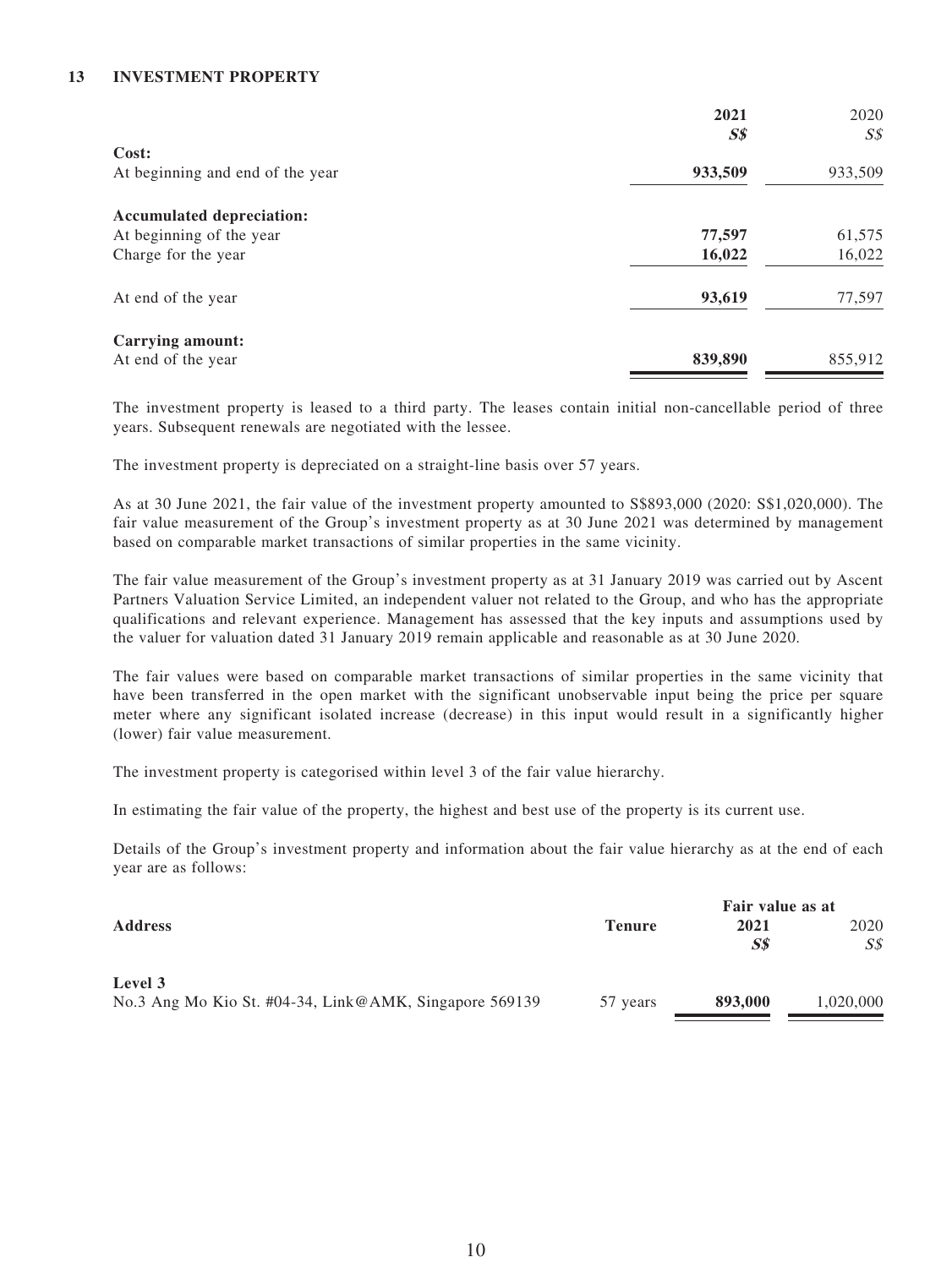### **14 RIGHT-OF-USE ASSETS (GROUP AS A LESSEE)**

|                                           |                                      | <b>Office</b>  | <b>Office</b>               |                                |
|-------------------------------------------|--------------------------------------|----------------|-----------------------------|--------------------------------|
|                                           | <b>Dormitories</b><br>S <sub>S</sub> | S <sub>S</sub> | equipment<br>S <sub>S</sub> | <b>Total</b><br>S <sub>s</sub> |
| Cost:                                     |                                      |                |                             |                                |
| At 1 July 2019 (Upon adoption of IFRS 16) | 88,141                               | 232,804        | 11,213                      | 332,158                        |
| Additions                                 | 178,416                              |                |                             | 178,416                        |
| At 30 June 2020                           | 266,557                              | 232,804        | 11,213                      | 510,574                        |
| Additions                                 |                                      | 239,435        |                             | 239,435                        |
| Termination of lease                      | (177, 351)                           |                |                             | (177, 351)                     |
| At 30 June 2021                           | 89,206                               | 472,239        | 11,213                      | 572,658                        |
| <b>Accumulated Depreciation:</b>          |                                      |                |                             |                                |
| At 1 July 2019 (Upon adoption of IFRS 16) | 42,308                               | 51,734         | 2,616                       | 96,658                         |
| Charge for the year                       | 79,478                               | 77,601         | 2,243                       | 159,322                        |
| At 30 June 2020                           | 121,786                              | 129,335        | 4,859                       | 255,980                        |
| Charge for the year                       | 66,715                               | 77,601         | 2,243                       | 146,559                        |
| Termination of lease                      | (125, 313)                           |                |                             | (125, 313)                     |
| At 30 June 2021                           | 63,188                               | 206,936        | 7,102                       | 277,226                        |
| <b>Carrying amount</b>                    |                                      |                |                             |                                |
| At 30 June 2020                           | 144,771                              | 103,469        | 6,354                       | 254,594                        |
| At 30 June 2021                           | 26,018                               | 265,303        | 4,111                       | 295,432                        |

The Group leases several assets including staff dormitories, office and office equipment. The lease term is two to five years (2020: two to five years).

The Group has no options to purchase any of its leased assets at the end of the lease term. The Group's obligations are secured by the lessors' title to the leased assets for such leases.

During the year, certain leases for staff dormitories expired and a staff dormitory unit was earlier terminated. The office contract expiring in October 2021 will be replaced by new lease for similar underlying asset. This resulted in additions to right-of-use assets of S\$239,435 in 2021 (2020: S\$178,416) and reduction to right-ofuse assets of S\$177,351 (2020: Nil).

The maturity analysis of lease liabilities is presented in Note 21.

#### **Amounts recognised in profit or loss**

|                                                      | 2021<br>S\$ | 2020<br>S\$ |
|------------------------------------------------------|-------------|-------------|
| Depreciation expense on right-of-use assets (Note 9) | 146,559     | 159.322     |
| Interest expense on lease liabilities (Note 7)       | 3,553       | 5.665       |
| Expense relating to short-term leases                | 6.480       | 72.160      |

At 30 June 2021, there were no short-term leases commitment by the Group (2020: S\$4,800).

The total cash outflow for leases in 30 June 2021 amounts to approximately S\$160,000 (30 June 2020: S\$233,000).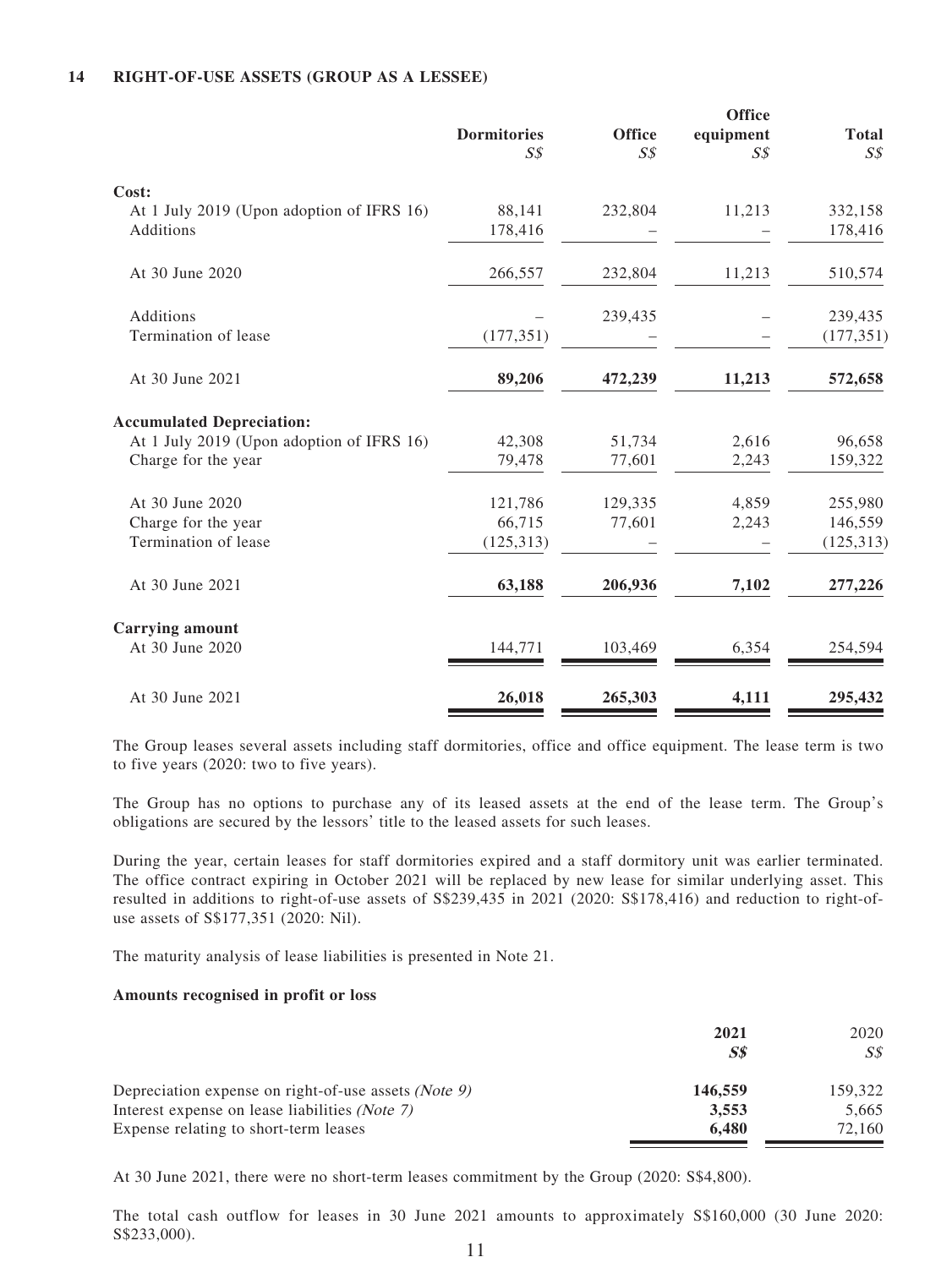### **15 TRADE RECEIVABLES**

|                                                            | 2021<br>$S\$ | 2020<br>SS              |
|------------------------------------------------------------|--------------|-------------------------|
| Trade receivables<br>Less: Allowance for impairment losses | 7,050,305    | 3,088,064<br>(233, 811) |
|                                                            | 7,050,305    | 2,854,253               |

As at 1 July 2019, trade receivables from contracts with customers amounted to S\$2,688,824 (net of allowance for impairment loss of S\$22,325).

The Group grants credit term to customers typically 30 to 35 days from invoice date for trade receivables to all customers for the financial year ended 30 June 2021 (2020: 30 to 35 days). The following is an aged analysis of trade receivables, net of allowance for impairment losses, presented based on the invoice date which approximated the revenue recognition date at the end of each reporting year:

|                     | 2021           | 2020           |
|---------------------|----------------|----------------|
|                     | S <sub>s</sub> | $S\mathcal{S}$ |
| Within 30 days      | 3,379,092      | 1,726,441      |
| 31 days to 60 days  | 2,069,101      | 326,514        |
| 61 days to 90 days  | 195,030        | 384,793        |
| 91 days to 120 days | 11,047         | 14,964         |
| More than 120 days  | 1,396,035      | 401,541        |
|                     | 7,050,305      | 2,854,253      |
|                     |                |                |

Before accepting any new customer, the Group has assessed the potential customer's credit quality and defined credit limit to each customer on individual basis. Limits attributed to customers are reviewed when necessary. The majority of the Group's trade receivables that are neither past due nor impaired have good credit quality with reference to respective settlement history.

The Group does not charge interest or hold any collateral over these balances.

The Group applies the simplified approach to provide impairment loss measured as expected credit losses prescribed by IFRS 9.

To measure the ECL of trade receivables, trade receivables are assessed individually for all customers.

As part of the Group's credit risk management, the Group assesses the impairment for its customers by reference to past default experience and current past due exposure of the debtor and an analysis of the debtor's current financial position, adjusted for factors that are specific to the debtors, general economic conditions and an assessment of both the current as well as forecast direction of conditions at the reporting date.

The estimated loss rates are estimated based on historical observed default rates over the expected life of the debtors and are adjusted for forward-looking information that is available without undue cost or effort. As at 30 June 2021, the Group did not recognise impairment allowance based on individual assessment for all customers (2020: S\$233,811).

There has been no changes in the estimation techniques or significant assumption made during the current reporting period.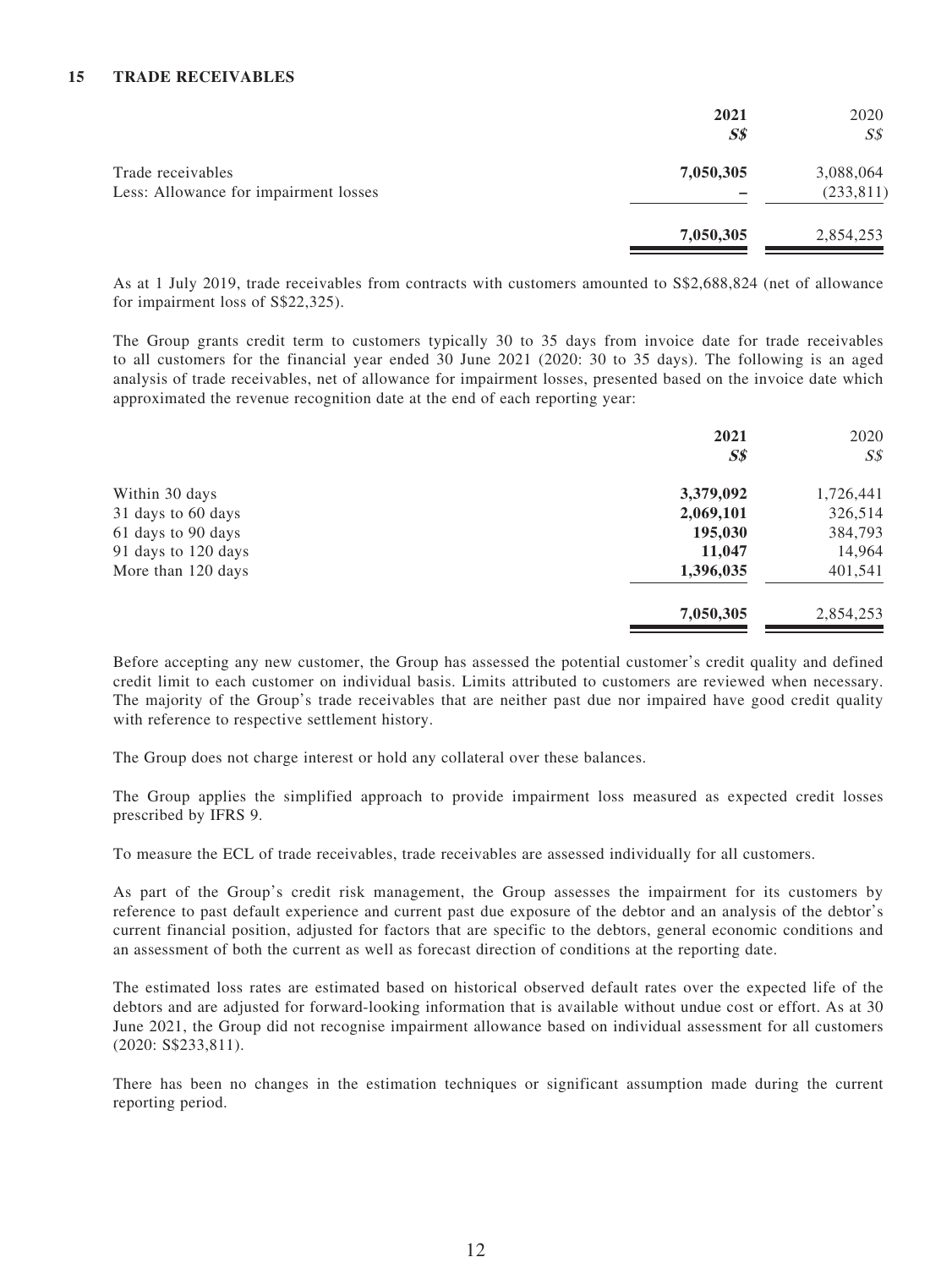The table below is an analysis of trade receivables as at year end:

#### **Analysis of trade receivables:**

|                                       | 2021<br>S <sub>s</sub> | 2020<br>$S\mathcal{S}$ |
|---------------------------------------|------------------------|------------------------|
| Not past due and not impaired         | 3,379,092              | 1,726,441              |
| Past due but not impaired             | 3,671,213              | 1,127,812              |
|                                       | 7,050,305              | 2,854,253              |
| Past due and impaired                 |                        | 233,811                |
| Less: Allowance for impairment losses |                        | (233, 811)             |
|                                       | 7,050,305              | 2,854,253              |

The following is an analysis of trade receivables by age, presented based on the due date at the end of each reporting period, net of allowance for impairment losses:

#### **Receivables that are past due but not impaired:**

|                     | 2021<br>S <sub>s</sub> | 2020<br>$S\mathcal{S}$ |
|---------------------|------------------------|------------------------|
| Within 30 days      | 2,069,101              | 326,514                |
| 31 days to 60 days  | 195,030                | 384,793                |
| 61 days to 90 days  | 11,047                 | 14,964                 |
| 91 days to 120 days | 7,432                  | 6,212                  |
| More than 120 days  | 1,388,603              | 395,329                |
|                     | 3,671,213              | 1,127,812              |

Included in the Group's trade receivables are carrying amount of approximately S\$3,671,213 which are past due at 30 June 2021 (2020: S\$1,127,812), for which the Group has not provided for impairment loss as there has not been a significant change in credit quality and the amounts are still considered recoverable based on repayment history of respective customers. Management has assessed that the receivables as at 30 June 2021 that are past due beyond 90 days are not in default as a significant portion of these relate to backcharges to a subcontractor, to which the Group is in a net payable position to as at 30 June 2021.

#### **Movements in the allowance for impairment losses on trade receivables:**

|                                        | 2021<br>S <sub>s</sub> | 2020<br>S\$ |
|----------------------------------------|------------------------|-------------|
| Balance at beginning of year           | 233,811                | 22,325      |
| Impairment losses recognised (Note 6c) |                        | 211,486     |
| Impairment written off                 | (233, 811)             |             |
| Balance at end of year                 |                        | 233,811     |

The movement for the financial years ended 30 June 2021 and 2020, i.e., in lifetime ECL, has been recognised for trade receivables in accordance with the simplified approach set out in IFRS 9.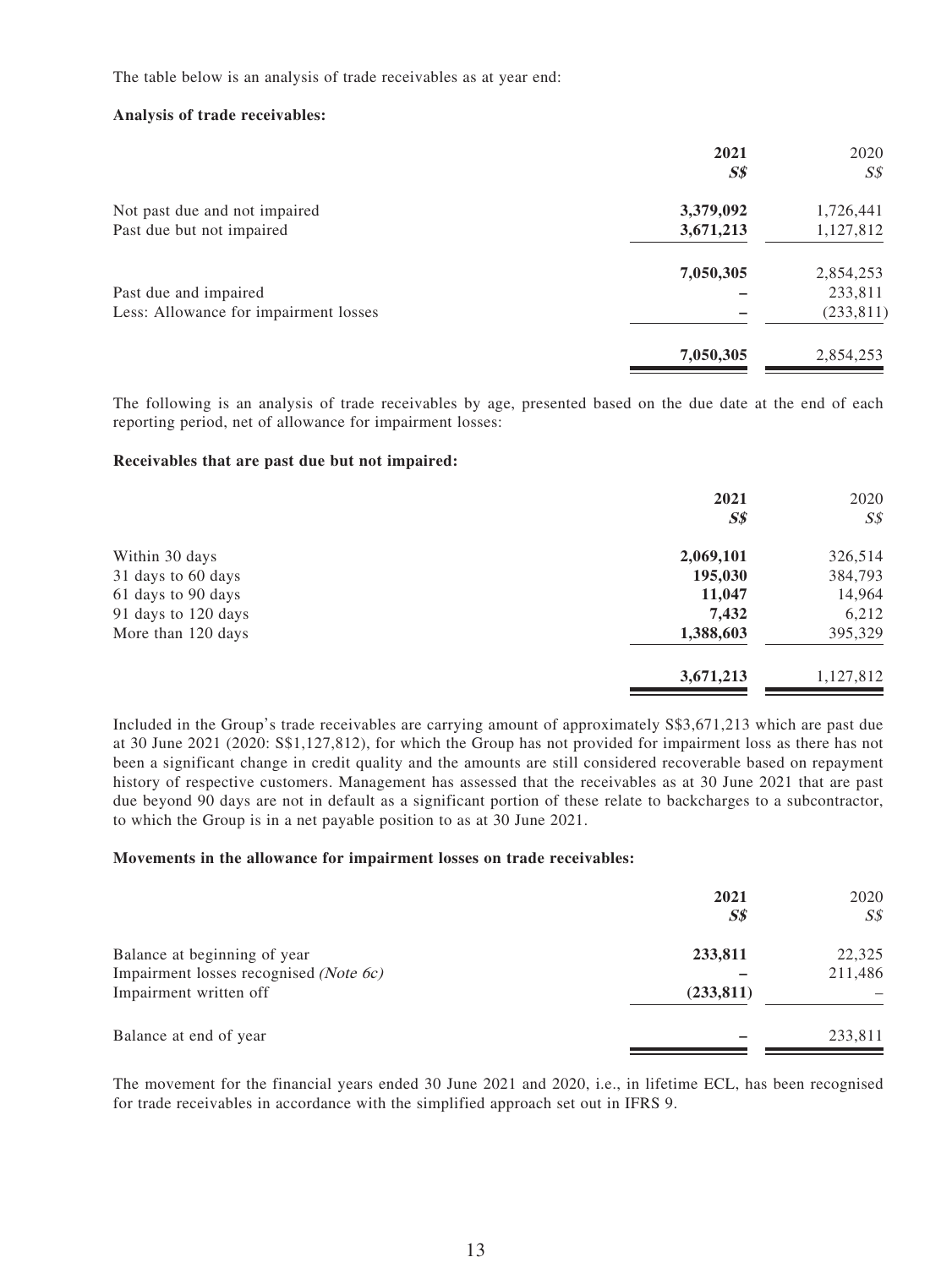### **16 a. DEPOSITS**

The amounts as at 30 June 2020 relate to cash deposits placed directly either with a customer or with a bank (for performance guarantee issued) as security for due performance and observance of the Group's obligations under contracts entered into between the Group and its customers, where the projects are due to be completed in January 2022 and December 2021 respectively.

The management considered the ECL for such deposits to be insignificant as at 30 June 2020.

As at 30 June 2021, these amounts are recorded within Other Receivables, Deposits and Prepayments in the current assets.

#### **b. OTHER RECEIVABLES, DEPOSITS AND PREPAYMENTS**

|                          | 2021           | 2020           |
|--------------------------|----------------|----------------|
|                          | S <sub>s</sub> | $S\mathcal{S}$ |
| Deposits (Note)          | 507,756        | 535,349        |
| Prepayments              | 559,116        | 28,353         |
| Grant receivables (Note) | 48,200         | 244,056        |
| Others (Note)            | 12,009         | 19,024         |
|                          | 1,127,081      | 826,782        |

Note: The management considered the ECL for deposits, grant receivables, and others to be insignificant as at 30 June 2021 and 2020.

#### **17 CONTRACT ASSETS/LIABILITIES**

The following is the analysis of the contract assets and contract liabilities balances for financial reporting purpose:

|                                         | 2021<br>S <sub>s</sub>  | 2020<br>$S\mathcal{S}$   |
|-----------------------------------------|-------------------------|--------------------------|
| Contract assets<br>Contract liabilities | 33,648,893<br>(11, 323) | 39,632,362<br>(300, 528) |
|                                         | 33,637,570              | 39, 331, 834             |

As at 1 July 2019, contract assets and contract liabilities amounted to S\$32,768,152 and S\$Nil respectively.

Contract assets (retention receivables) and contract liabilities arising from the same contract are presented on a net basis above. In the analysis below, these contract assets (retention receivables) and contract liabilities are presented on a gross basis, with the effect of the grossing up being S\$16,094 as at 30 June 2021 (2020: S\$56,875).

### **Contract assets**

Amounts represent the Group's rights to considerations from customers for the provision of electrical engineering services, which arise when: (i) the Group completed the relevant services under such contracts and pending formal certification by the customers; and (ii) the customers withhold certain amounts payable to the Group as retention money to secure the due performance of the contracts for a period of generally 12 months (defect liability period) after completion of the relevant works. Any amount previously recognised as a contract asset is reclassified to trade receivables at the point at which it becomes unconditional and is invoiced to the customer.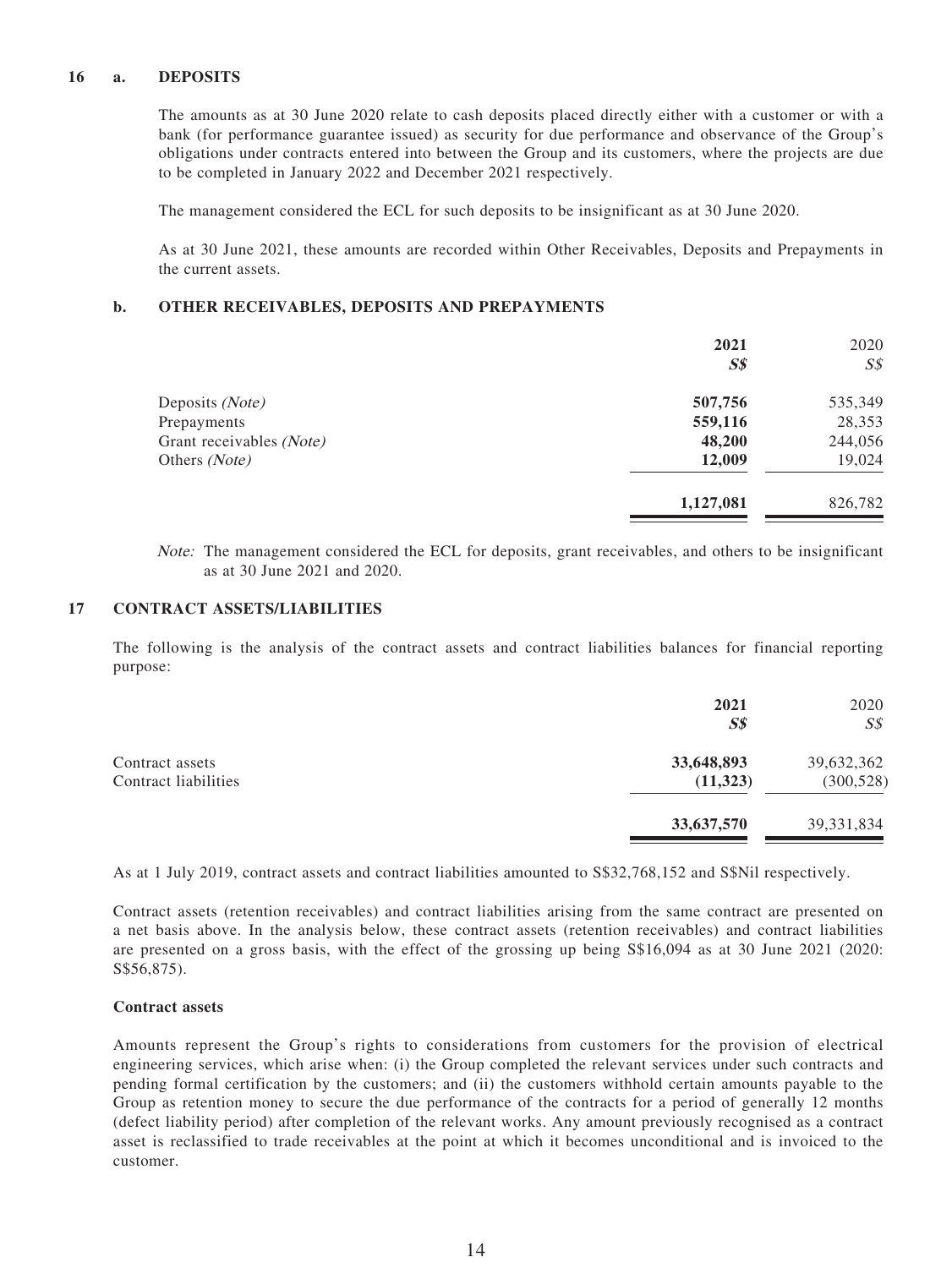The Group's contract assets are analysed as follows:

|                                       | 2021<br>S <sub>s</sub> | 2020<br>S <sub>s</sub> |
|---------------------------------------|------------------------|------------------------|
| Retention receivables                 | 5,100,875              | 4,712,601              |
| Less: Allowance for impairment losses |                        | (205,000)              |
| Others (Note)                         | 28,564,113             | 35,181,636             |
|                                       | 33,664,988             | 39,689,237             |

Note: Others represent the revenue not yet billed to the customers, for which the Group has completed the relevant services under such contracts but yet to be certified by architects, surveyors or other representatives appointed by the customers.

Changes of contract assets were mainly due to changes in: (1) the amount of retention receivables (generally at a certain percentage of total contract sum) in accordance with the number of ongoing and completed contracts under the defect liability period; and (2) the size and number of contract works that the relevant services were completed but yet certified by architects, surveyors or other representatives appointed by the customers at the end of each reporting period.

The Group's contract assets include retention receivables to be settled, based on the expiry of the defect liability period of the relevant contracts or in accordance with the terms specified in the relevant contracts, at the end of the reporting period. The balances are classified as current as they are expected to be received within the Group's normal operating cycle.

To measure ECL, contract assets are assessed individually for all customers. The contract assets relate to unbilled work in progress and have substantially the same risk characteristics as the trade receivables for the same type of contracts. The Group has therefore concluded that the expected loss rates for trade receivables are a reasonable approximation for the loss rates for contract assets. Based on the individual assessment for all customers by management of the Group, other than disclosed below, it is considered that the ECL for contract assets is insignificant as at 30 June 2021 and 2020.

Movements in the allowance for impairment losses on retention receivables:

|                                                                                                  | 2021<br>$S\$         | 2020<br>$S\mathcal{S}$ |
|--------------------------------------------------------------------------------------------------|----------------------|------------------------|
| Balance at beginning of year<br>Impairment losses recognised (Note 6c)<br>Impairment written off | 205,000<br>(205,000) | 205,000                |
| Balance at end of year                                                                           |                      | 205,000                |

## **Contract liabilities**

The contract liabilities represents the Group's obligation to transfer services to customers for which the Group has received consideration in advance (or an amount of consideration is due) from the customers according to the progressive billing arrangement stated in the contracts. Contract liabilities as at 30 June 2021 mainly relate to advances received from customers.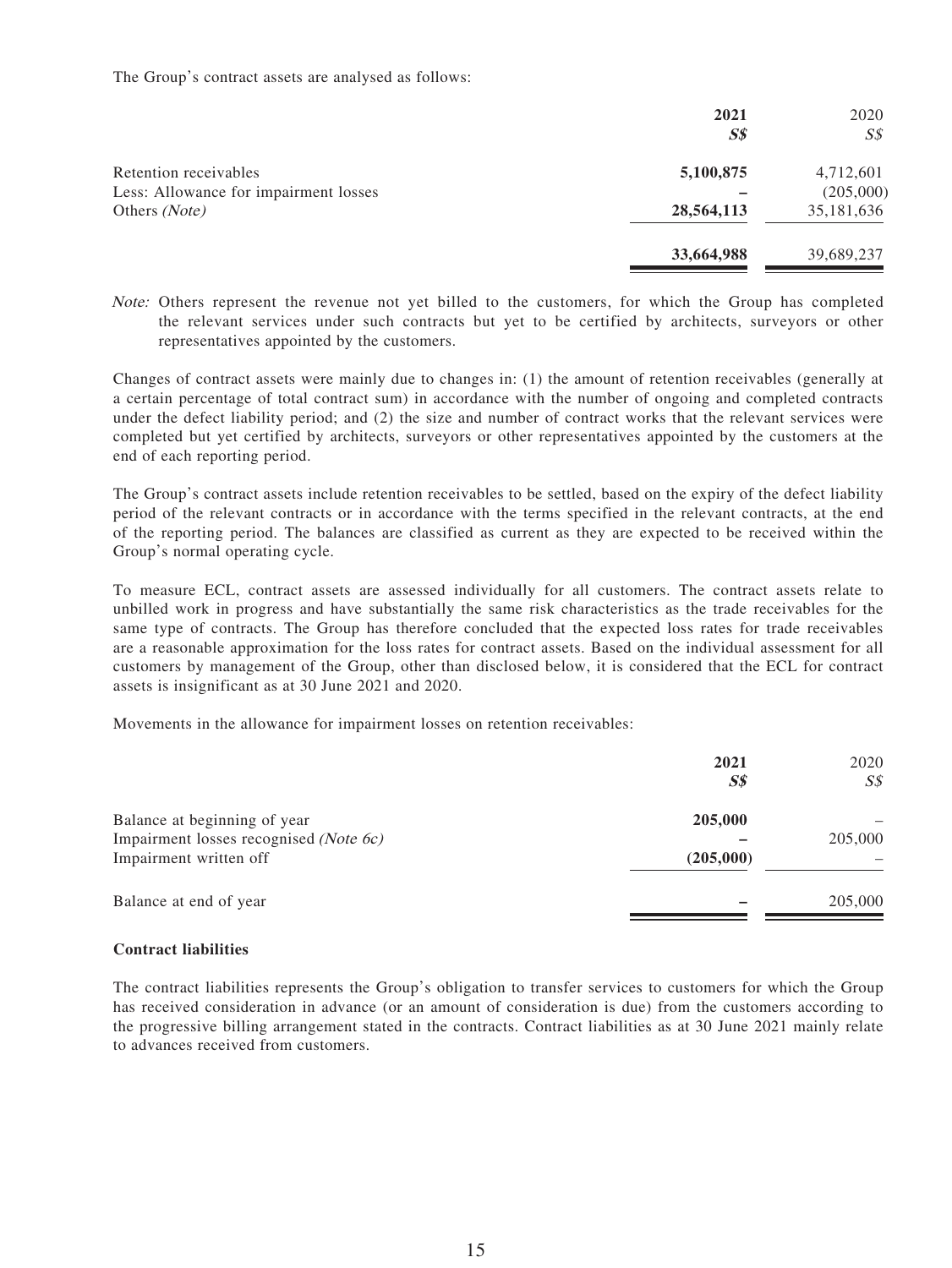The Group's contract liabilities are analysed as follows:

|                      | 2021<br>$S\$ | 2020<br>$S\mathcal{S}$ |
|----------------------|--------------|------------------------|
| Contract liabilities | 27,418       | 357,403                |

The following table shows how much of the revenue recognised relates to carried-forward contract liabilities:

|                                                                                                          | 2021<br>$S\mathcal{S}$ | 2020<br>S\$ |
|----------------------------------------------------------------------------------------------------------|------------------------|-------------|
| Revenue recognised that was included in the contract liabilities<br>balance at the beginning of the year | 357,403                |             |

None of the revenue recognised during the year relates to performance obligations that were satisfied in prior periods.

#### **18 INVESTMENTS**

|                                                | 2021<br>$S\$ | 2020<br>$S\mathcal{S}$ |
|------------------------------------------------|--------------|------------------------|
| Financial assets mandatorily measured at FVTPL |              |                        |
| Dual currency investments in S\$               |              | 2,805,401              |
| Dual currency investments in US\$              |              | 2,773,621              |
|                                                |              | 5,579,022              |

The Group uses short-term dual currency investments as a tool to earn higher interest on its bank balances as compared to short-term time deposits. Dual currency investments are a type of structured investment that combines time deposits with an embedded currency option. On trade date, the Group agrees the base currency (in which principal invested is denominated), an alternate currency, a strike rate and tenor with the financial institution. Upon expiry, should the base currency depreciate against the alternate currency, principal and interest will be received in base currency. Otherwise, principal and interest will be converted to alternate currency at strike rate and received.

Dual currency investments were classified as FVTPL and any foreign currency component was included in fair value movement recognised in profit or loss. However, as the Group's dual currency investments were only for a tenor of one month and would mature shortly after year end, no mark-to-market gain/loss has been recognised during the year ended 30 June 2020. They carried fixed interest rate ranging from 2.38% to 2.70% per annum. During the year, the Group placed an additional investment of S\$4.1 million (2020: S\$29.3 million) and withdrew all its investment as at the end of the year (2020: S\$23.8m).

#### **19 BANK BALANCES AND CASH**

|                                                                          | 2021<br>S <sub>s</sub> | 2020<br>SS           |
|--------------------------------------------------------------------------|------------------------|----------------------|
| Cash at banks<br>Cash on hand                                            | 17,716,199<br>31,619   | 15,722,361<br>31,387 |
| Cash and cash equivalents in the consolidated statement<br>of cash flows | 17,747,818             | 15,753,748           |

As at 30 June 2021, other than time deposits of S\$8,308,800 (2020: S\$9,093,085) with tenure of three months and which carry fixed interest rate of 1.60% per annum, and bank balances of S\$6,807,887 (2020: S\$6,144,672) that carry effective interest rate ranging from 0.09 to 0.37% per annum (2020: 0.09% to 1.24% per annum), the remaining bank balances and cash are interest-free.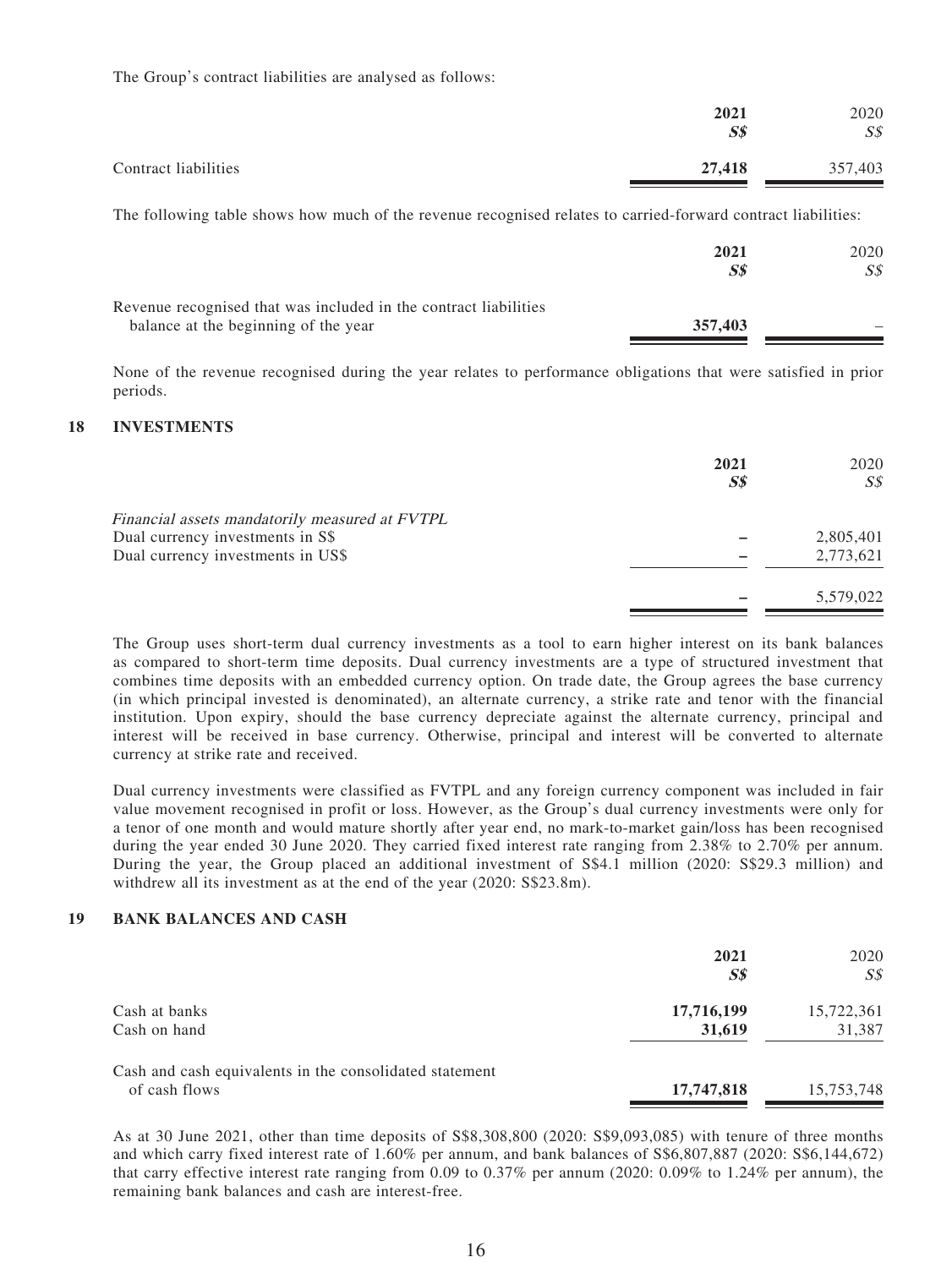### **20 TRADE AND OTHER PAYABLES**

Trade and other payables comprise the following:

|                                         | 2021         | 2020       |
|-----------------------------------------|--------------|------------|
|                                         | $S\$         | S\$        |
| Trade payables                          | 4,255,871    | 1,669,311  |
| Trade accruals                          | 14,439,419   | 21,665,536 |
| Retention payables (Note)               | 2,827,320    | 2,247,912  |
|                                         | 21,522,610   | 25,582,759 |
| Other payables                          |              |            |
| Payroll and CPF payables                | 259,510      | 225,245    |
| Goods and Services Tax ("GST") payables | 111,580      | 233,432    |
| Rental deposit received                 | 5,800        | 8,550      |
| Deferred grant income                   | 97,446       | 145,806    |
| Accrued audit fees                      | 161,000      | 205,000    |
| Others                                  | 23,247       | 4,225      |
|                                         | 22, 181, 193 | 26,405,017 |

Note: The retention payables to subcontractors are interest-free and payable after the completion of maintenance period or in accordance with the terms specified in the relevant contracts for a period of generally 12 months after completion of the relevant works. The balance are classified as current as they are within the Group's normal operating cycle.

The following is an aged analysis of trade payables presented based on the invoice date at the end of each reporting period:

|                 | 2021<br>S <sub>s</sub> | 2020<br>$S\mathcal{S}$ |
|-----------------|------------------------|------------------------|
| Within 30 days  | 1,375,772              | 980,251                |
| $31$ to 60 days | 723,570                | 348,509                |
| 61 to 90 days   | 125,492                | 11,547                 |
| 91 to 120 days  |                        | 47,198                 |
| Over 120 days   | 2,031,037              | 281,806                |
|                 | 4,255,871              | 1,669,311              |

The credit period on purchases from suppliers and subcontractors is 30 to 90 days (2020: 30 to 90 days) or payable upon delivery.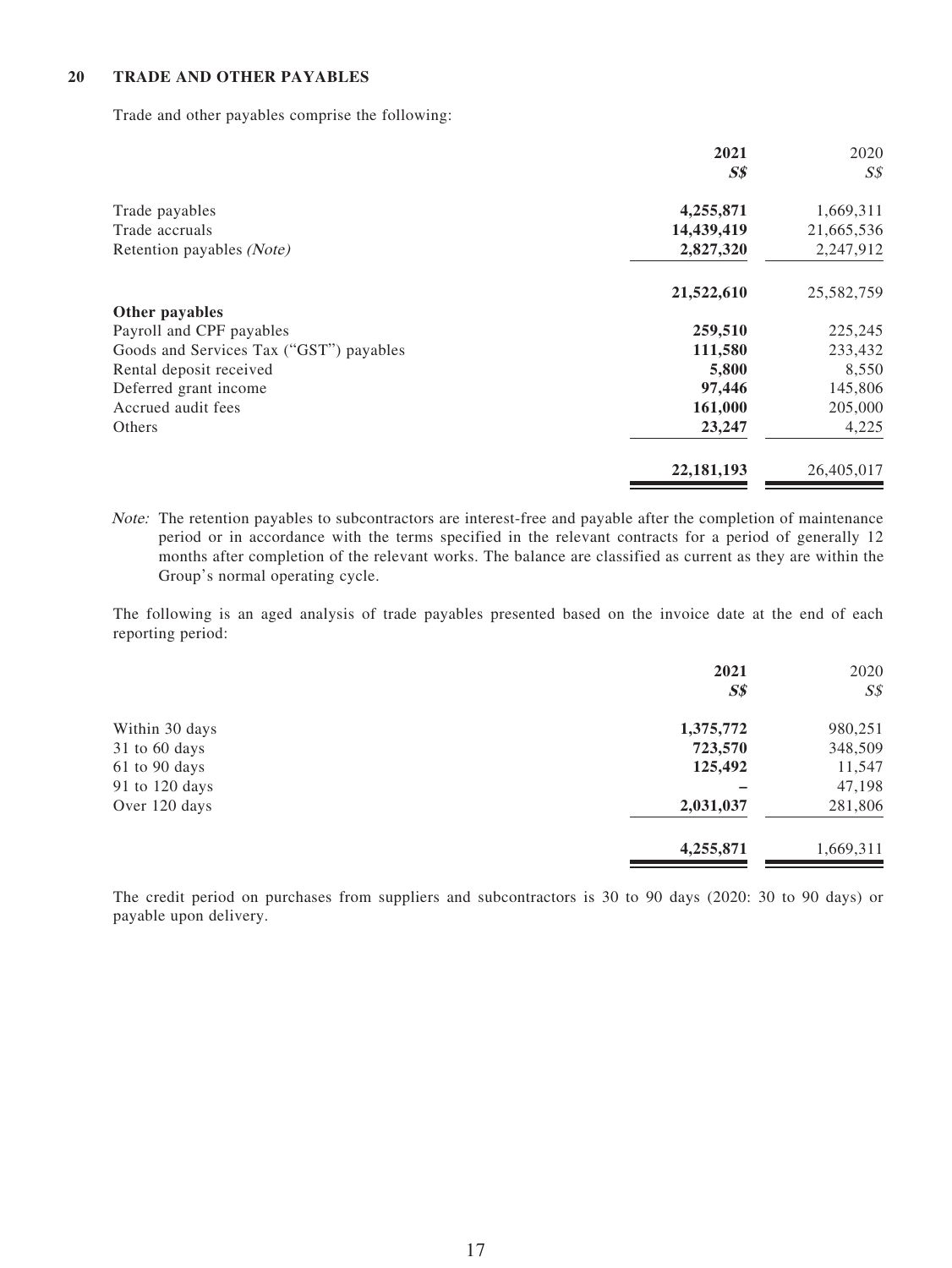## **21 LEASE LIABILITIES**

| 2021                           | 2020       |
|--------------------------------|------------|
| $\boldsymbol{S}\boldsymbol{S}$ | S\$        |
|                                |            |
| 108,345                        | 175,042    |
| 81,161                         | 83,359     |
| 108,439                        | 1,967      |
| 297,945                        | 260,368    |
| (108, 345)                     | (175, 042) |
| 189,600                        | 85,326     |
|                                |            |

The Group does not face a significant liquidity risk with regard to its lease liabilities. Lease liabilities are monitored within the Group's finance function.

The above represents leases for certain staff dormitories, office and office equipment of the Group. As at 30 June 2021, the weighted average incremental borrowing rate was 2.28% (2020: 2.29%) per annum.

The Group's lease does not contain variable lease payments and accordingly no expense relating to variable lease payments is included in the measurement of lease liabilities.

Certain leases of the Group contain extension periods, for which the related lease payments had not been included in lease liabilities as the Group is not reasonably certain to exercise these extension options. These extension options are exercisable by the Group and not by the lessor.

## **22 DEFERRED TAX LIABILITIES**

|                                                                                                                | 2021<br>$S\$ | 2020<br>SS |
|----------------------------------------------------------------------------------------------------------------|--------------|------------|
| As at 1 July                                                                                                   | 61,338       | 53,603     |
| (Credited) recognised in profit or loss during the year:<br>$-$ Accelerated tax depreciation ( <i>Note 8</i> ) | (5,344)      | 7,735      |
| As at 30 June                                                                                                  | 55,994       | 61,338     |

The deferred tax liabilities resulted from temporary taxable differences arising from accelerated depreciation in relation to capital allowance claims on qualified assets in accordance with prevailing tax laws in Singapore.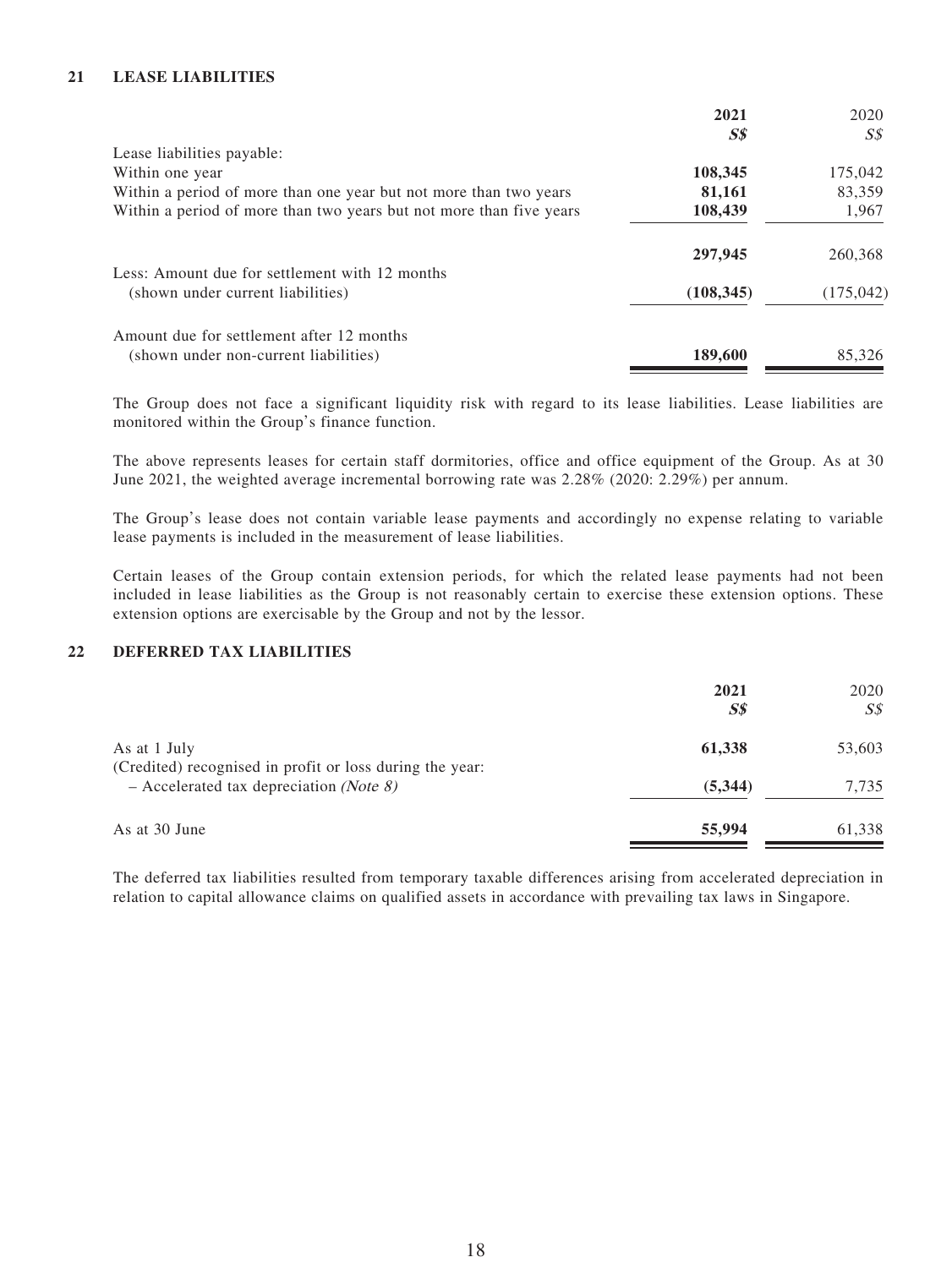|                                                                                                                  | Number of<br>ordinary shares | <b>Par Value</b><br>HK\$             | Share capital<br>HK\$      |
|------------------------------------------------------------------------------------------------------------------|------------------------------|--------------------------------------|----------------------------|
| Authorised share capital of the Company:<br>At 1 July 2019, 30 June 2020 and 2021                                | 1,500,000,000                | 0.01                                 | 15,000,000                 |
|                                                                                                                  |                              | Number of<br>ordinary shares         | Share capital<br>SS        |
| Issued and fully paid of the Company:<br>At 1 July 2019<br>Capitalisation issue (Note a)<br>Share offer (Note b) |                              | 30,000<br>749,970,000<br>250,000,000 | 52<br>1,306,568<br>435,523 |
| At 30 June 2020 and 30 June 2021                                                                                 |                              | 1,000,000,000                        | 1,742,143                  |

### Notes:

- a. Pursuant to the written resolution of the then sole shareholder of the Company dated 10 June 2019, it was resolved that the authorised share capital of the Company increased from HK\$100,000 to HK\$15,000,000 by the creation of an additional 1,490,000,000 shares; and conditional on the share premium account of the Company being credited as a result of the Share Offer, an amount of HK\$7,499,700 (S\$1,306,568) which will then be standing to the credit of the share premium account of the Company be capitalised and applied to pay up in full at par a total of 749,970,000 shares for allotment, rank pari passu in all respects with all the then existing shares.
- b. On 5 July 2019, the Company successfully listed on the Main Board of the Stock Exchange by way of placing 225,000,000 new shares and public offer of 25,000,000 shares at the price of HK\$0.50 per share ("Share Offer"). The Company's share of net proceeds after deducting the underwriting commissions and expenses paid or payable by the Company in relation to the Share Offer amounted to approximately HK\$95.0 million (S\$16.6 million).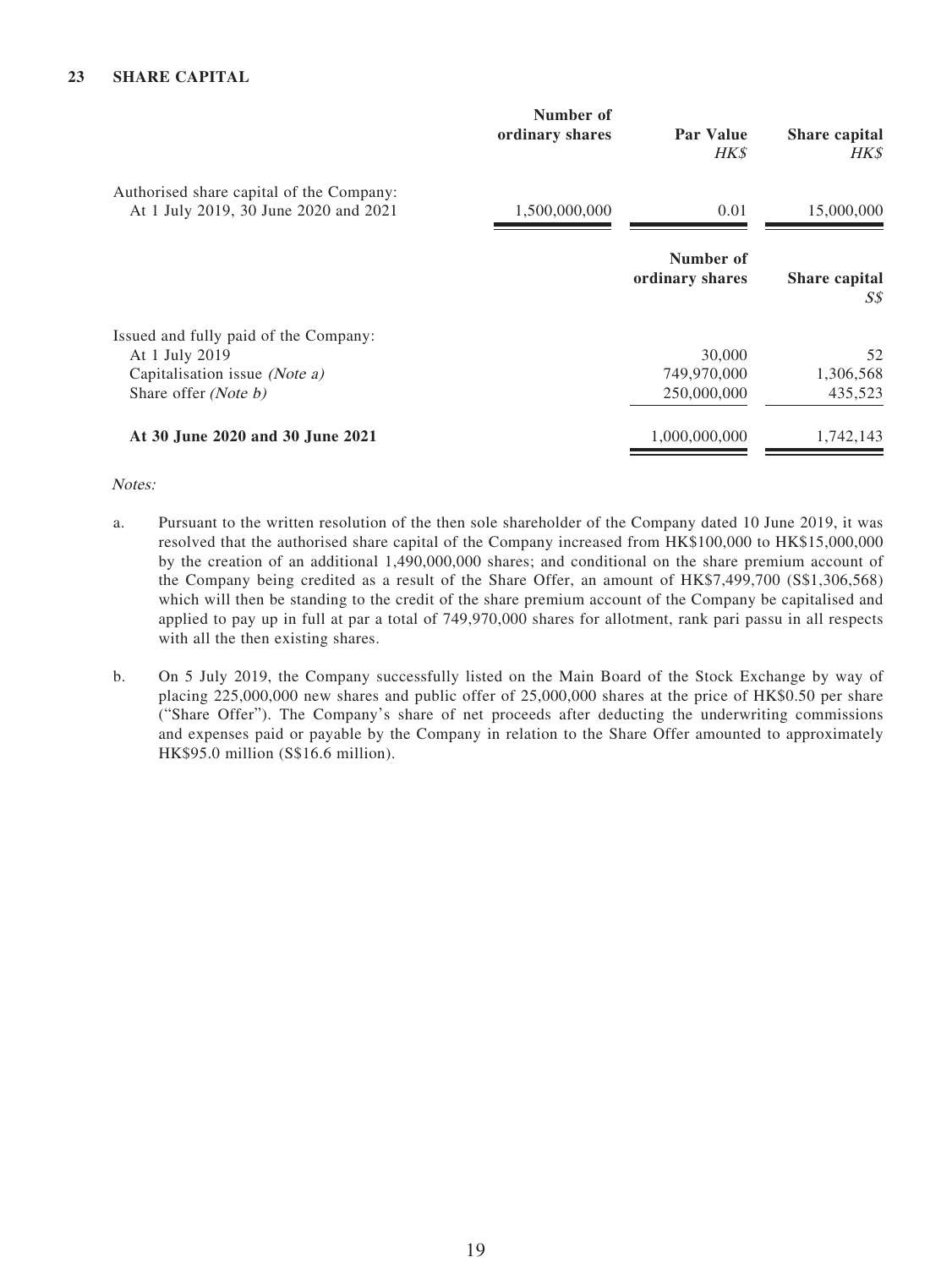# **MANAGEMENT DISCUSSION AND ANALYSIS**

# **BUSINESS REVIEW AND OUTLOOK**

The Group is a M&E engineering contractor in Singapore specialised in providing electrical engineering solutions and our scope of services comprises of (i) customisation and/or installation of electrical systems; (ii) assisting to obtain statutory approvals; and (iii) testing and commissioning. The Group has been established for over 30 years and our services are essential for ensuring the functionality and connectedness of the electrical systems as well as their compliance with the prescribed designs and statutory requirements. Our electrical engineering services are widely required in new building developments, redevelopment, additions and alternations ("A&A") works and upgrading projects, which involve residential, commercial and industrial buildings. In particular, we have established solid track record in undertaking electrical engineering works in public residential developments initiated by the Housing Development Board ("**HDB**"), the public housing authority of the Singapore Government.

During the year ended 30 June 2021, our Group's revenue decreased by 30.6% to approximately S\$26.3 million as compared to approximately S\$37.9 million for the year ended 30 June 2020. Our Group's gross profit also decreased by 67.5% to approximately S\$2.2 million, as compared to approximately S\$6.9 million for the year ended 30 June 2020. The decrease was mainly due to the Circuit Breaker measures being imposed by the Singapore Government from 7 April 2020 to 1 June 2020 (both dates inclusive) (the "**Circuit Breaker Period**") to combat the local transmission of Coronavirus Disease 2019 ("**COVID-19**") in Singapore. A majority of the Group's construction projects was halted during the Circuit Breaker Period and resulted in a significant slowdown in the progress of the Group's electrical engineering works. Even after the Circuit Breaker Period, a substantial amount of time was spent to implement safe management measures at the project sites in accordance with Singapore Government regulatory requirements and a majority of our projects only fully recommenced from August/September 2020.

The resurgence of COVID-19 cases globally and more stringent border control measures abroad and in Singapore caused severe supply chain disruption and manpower shortages, causing a significant increase in material and labour costs during the year ended 30 June 2021. Consequently, our gross profit margin for the year ended 30 June 2021 has decreased significantly to approximately 8.5%, from approximately 18.1% for the year ended 30 June 2020. Our net profit also decreased by 104.9% from S\$3.7 million for the year ended 30 June 2020 to loss of S\$0.2 million for the year ended 30 June 2021.

In the short term, we expect the construction industry in Singapore to remain challenging given the uncertainty of the development of the outbreak of COVID-19 globally. However, given the continued support from the Singapore Government and the overall financial position of the Group, we believe the Group is well positioned to ride through this storm. Based on the projection from the Building and Construction Authority in Singapore, around S\$23 billion to S\$28 billion worth of construction contracts will be awarded in 2021. The Authority also expect a sustained recovery of construction demand over the next five years, with early forecasts that construction demand may further strengthen to S\$25 billion to S\$32 billion between 2022 and 2025.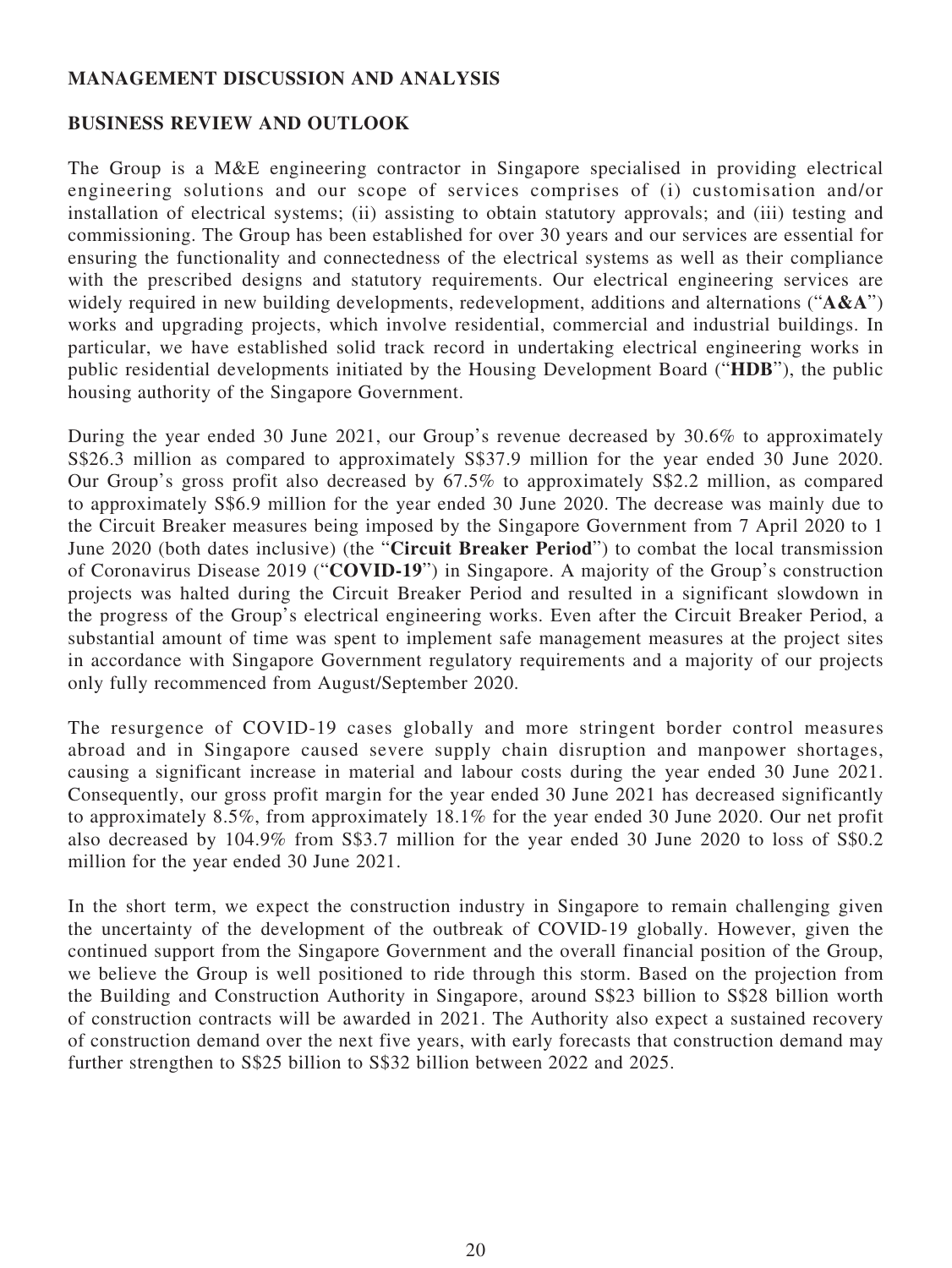As at 30 June 2021, we had 32 projects on hand (including contracts in progress) with a notional or estimated contract value of approximately S\$144.2 million, of which approximately S\$45.7 million had been recognised as revenue in prior years, approximately S\$19.8 million had been recognised as revenue during the year ended 30 June 2021 and the remaining balance will be recognised as our revenue in accordance with the stage of completion. The remaining S\$6.5 million recognised as revenue during the year ended 30 June 2021 is mainly attributed to projects which have been completed during the year.

## **FINANCIAL REVIEW**

|                     | For the year ended 30 June |                    |         |  |
|---------------------|----------------------------|--------------------|---------|--|
|                     | 2021                       | 2020               | Change  |  |
|                     | <b>S\$</b> million         | <i>S\$ million</i> | %       |  |
| Revenue             | 26.3                       | 37.9               | (30.6)  |  |
| Gross profit        | 2.2                        | 6.9                | (67.5)  |  |
| Gross profit margin | $8.5\%$                    | 18.1%              | (9.6)   |  |
| Net (loss)/profit   | (0.2)                      | 3.7                | (104.9) |  |

## **Revenue**

The Group's principal operating activities are in the provision of electrical engineering services for both public and private sector projects. Our electrical engineering services are widely required in new building developments, redevelopment, A&A and upgrading projects, which involve residential, commercial and industrial buildings.

|                                                            |                                                              | 2021                   |                       | For the year ended 30 June                            | 2020                   |                         |  |
|------------------------------------------------------------|--------------------------------------------------------------|------------------------|-----------------------|-------------------------------------------------------|------------------------|-------------------------|--|
|                                                            | <b>Number</b><br>of projects<br>with revenue<br>contribution | Revenue<br>S\$ million | % of total<br>revenue | Number<br>of projects<br>with revenue<br>contribution | Revenue<br>S\$ million | $%$ of total<br>revenue |  |
| Public sector projects<br>Private sector projects<br>Total | 60<br>19<br>79                                               | 16.6<br>9.7<br>26.3    | 63.2<br>36.8<br>100.0 | 38<br>21<br>59                                        | 26.8<br>11.1<br>37.9   | 70.7<br>29.3<br>100.0   |  |

The Group's overall revenue decreased by approximately S\$11.6 million or approximately 30.6% from approximately S\$37.9 million for the year ended 30 June 2020 to approximately S\$26.3 million for the year ended 30 June 2021. The decrease is mainly due to the Circuit Breaker measures being imposed by the Singapore Government during the Circuit Breaker Period and a majority of the Group's construction projects was halted and resulted in a significant slowdown in the progress of the Group's electrical engineering works. Even after the Circuit Breaker Period, a substantial amount of time was spent to implement safe management measures at the project sites in accordance with Singapore Government regulatory requirements. A majority of our projects only fully recommenced from August/September 2020 but the resurgence of COVID-19 cases globally and more stringent border control measures abroad and in Singapore caused severe supply chain disruption and manpower shortages. The Singapore Government also introduced heightened alert measures in May 2021 to reduce the community spread of COVID-19.

The above series of events significantly delayed the progress of the Group's on-going projects and led to significant decrease in revenue recognised during the year ended 30 June 2021.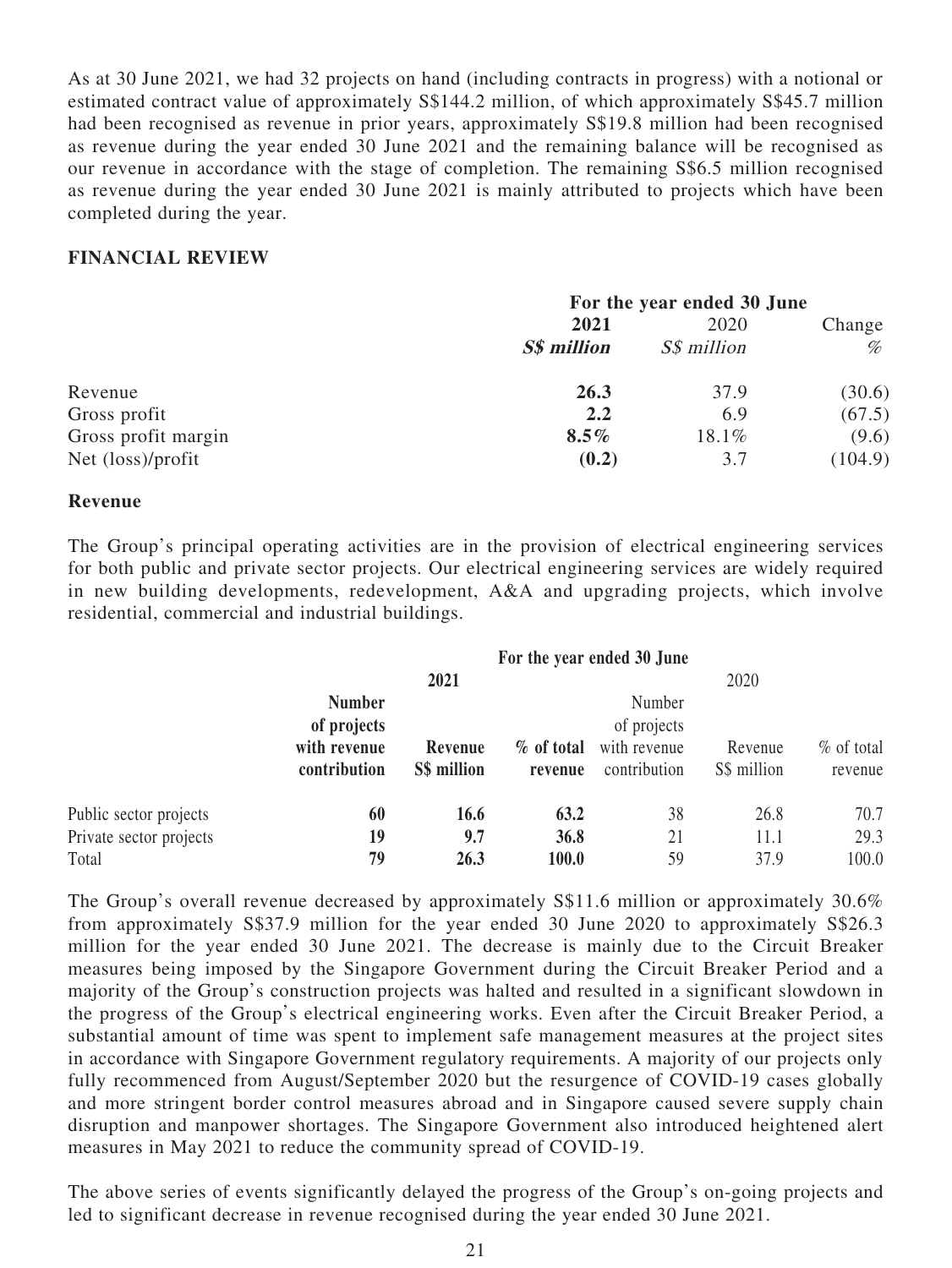# **Cost of Services**

The Group's cost of services decreased by approximately S\$6.9 million or approximately 22.4% from approximately S\$31.0 million for the year ended 30 June 2020 to approximately S\$24.1 million for the year ended 30 June 2021. Such decrease in cost of services was generally in line with the decrease in revenue.

# **Gross Profit and Gross Profit Margin**

|                                                            | For the year ended 30 June    |                                |                                |                        |                                |                                |
|------------------------------------------------------------|-------------------------------|--------------------------------|--------------------------------|------------------------|--------------------------------|--------------------------------|
|                                                            |                               | 2021                           |                                |                        | 2020                           |                                |
|                                                            | Revenue<br><b>S\$</b> million | Gross<br>profit<br>S\$ million | Gross<br>profit<br>margin<br>% | Revenue<br>S\$ million | Gross<br>profit<br>S\$ million | Gross<br>profit<br>margin<br>% |
| Public sector projects<br>Private sector projects<br>Total | 16.6<br>9.7<br>26.3           | 2.1<br>0.1<br>2.2              | 12.6<br>1.5<br>8.5             | 26.8<br>11.1<br>37.9   | 4.6<br>2.3<br>6.9              | 17.1<br>20.7<br>18.1           |

The gross profit of the Group for the year ended 30 June 2021 amounted to approximately S\$2.2 million, representing a decrease of approximately 67.5% as compared with approximately S\$6.9 million for the year ended 30 June 2020, which was consistent with the decrease in revenue for the same period. The Group's gross profit margin for the year ended 30 June 2021 was approximately 8.5%, which represent a decrease of 9.6% when compared with approximately 18.1% for the year ended 30 June 2020.

The reduction was mainly due to additional costs incurred due to the outbreak of COVID-19 such as cost overrun of on-going projects in anticipation of productivity loss and prolongation of project timeline. In addition, since March 2020, the Federal Government of Malaysia has implemented the Malaysia Movement Control Order as a preventive measure in response to the COVID-19. The Cordon Sanitaire involved prohibition of movement of people which adversely affected the Group's supply chain in construction materials between Malaysia and Singapore, causing a significant increase in material costs during the year ended 30 June 2021.

The resurgence of COVID-19 cases globally and more stringent border control measures abroad and in Singapore also caused severe supply chain disruption, driving up the material costs. The border control measures also resulted in further manpower shortages and hence resulting in a significant increase in manpower costs for the year ended 30 June 2021, hence reducing gross profit margin further.

# **Other Income**

Other income mainly included income from (i) interest income from banks and FVTPL investment, (ii) government grants, (iii) rental income, (iv) insurance payout and (v) sundry income. During the year ended 30 June 2021, other income amounted to approximately S\$1.0 million (2020: approximately S\$0.9 million). The increase in other income was mainly due to the increase government support grants for COVID-19 recognised for the year ended 30 June 2021.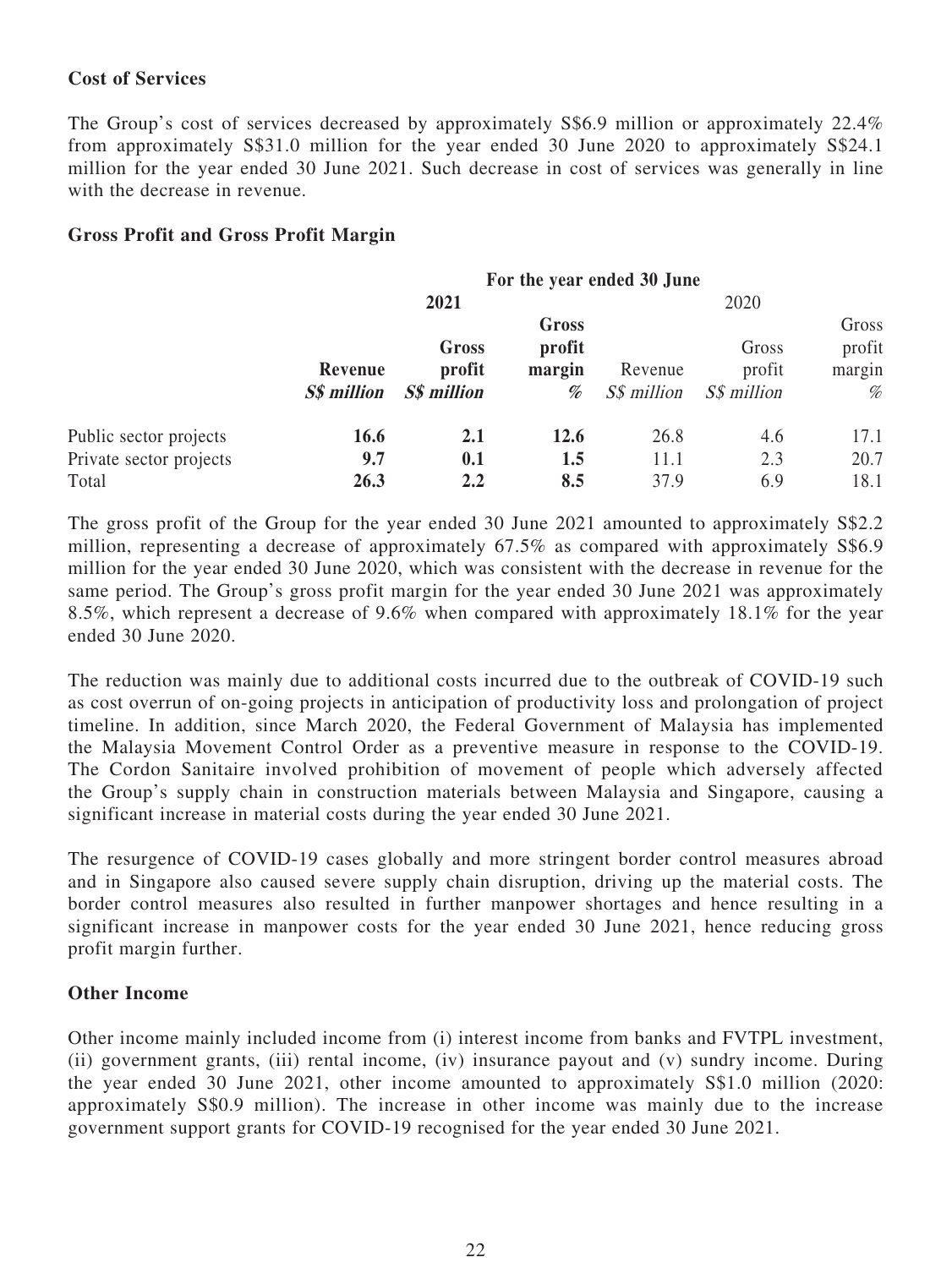# **Other Gains or Losses**

Other gains or losses mainly included (i) net exchange loss and (ii) gain on disposal of plant and equipment. During the year ended 30 June 2021, other losses amounted to approximately S\$0.6 million (2020: approximately gain of S\$0.4 million). The increase in other loss was mainly due to the weakening of US\$ and HK\$ currency against S\$ in respect of the Group's bank balances during the year ended 30 June 2021.

# **Administrative Expenses**

The administrative expenses of the Group for the year ended 30 June 2021 amounted to approximately S\$2.7 million which represents a slight decrease compared with approximately S\$2.8 million for the year ended 30 June 2020, mainly due to the decrease in staff bonus incurred for the year ended 30 June 2021 due to the slowdown of the Group's business.

# **Finance Costs**

Finance costs for the year ended 30 June 2021 was approximately S\$4,000 which was relatively constant with that of the year ended 30 June 2020 of approximately \$6,000

# **Income Tax Expense**

The Group's income tax expense decreased to approximately S\$0.2 million for the year ended 30 June 2021 from approximately S\$0.8 million for the year ended 30 June 2020. Such decrease was mainly due to the decrease in assessable profit.

## **Net Profit/Loss**

Profit/Loss attributable to owners of the Company for the year ended 30 June 2021 was a loss of approximately \$0.2 million when compared to profit of S\$3.7 million for the year ended 30 June 2020, which is generally in line with the decrease of revenue and gross profit for the year ended 30 June 2021.

# **Final Dividend**

The Board did not recommend the payment of a final dividend for the year ended 30 June 2021 (2020: S\$Nil).

## **Liquidity, Financial Resources and Capital Structure**

The Shares were successfully listed on the Main Board of the Stock Exchange on 5 July 2019 and there has been no change in capital structure of the Group since then. The Company's capital comprises ordinary shares and capital reserves. The Group finances its working capital, capital expenditures and other liquidity requirements through a combination of its cash and cash equivalents, cash flows generated from operations and net proceeds from the Share Offer.

The Group adopts a prudent cash and financial management policy. The Group's cash, mainly denominated in SGD, USD and HKD, are generally deposited with certain reputable financial institutions.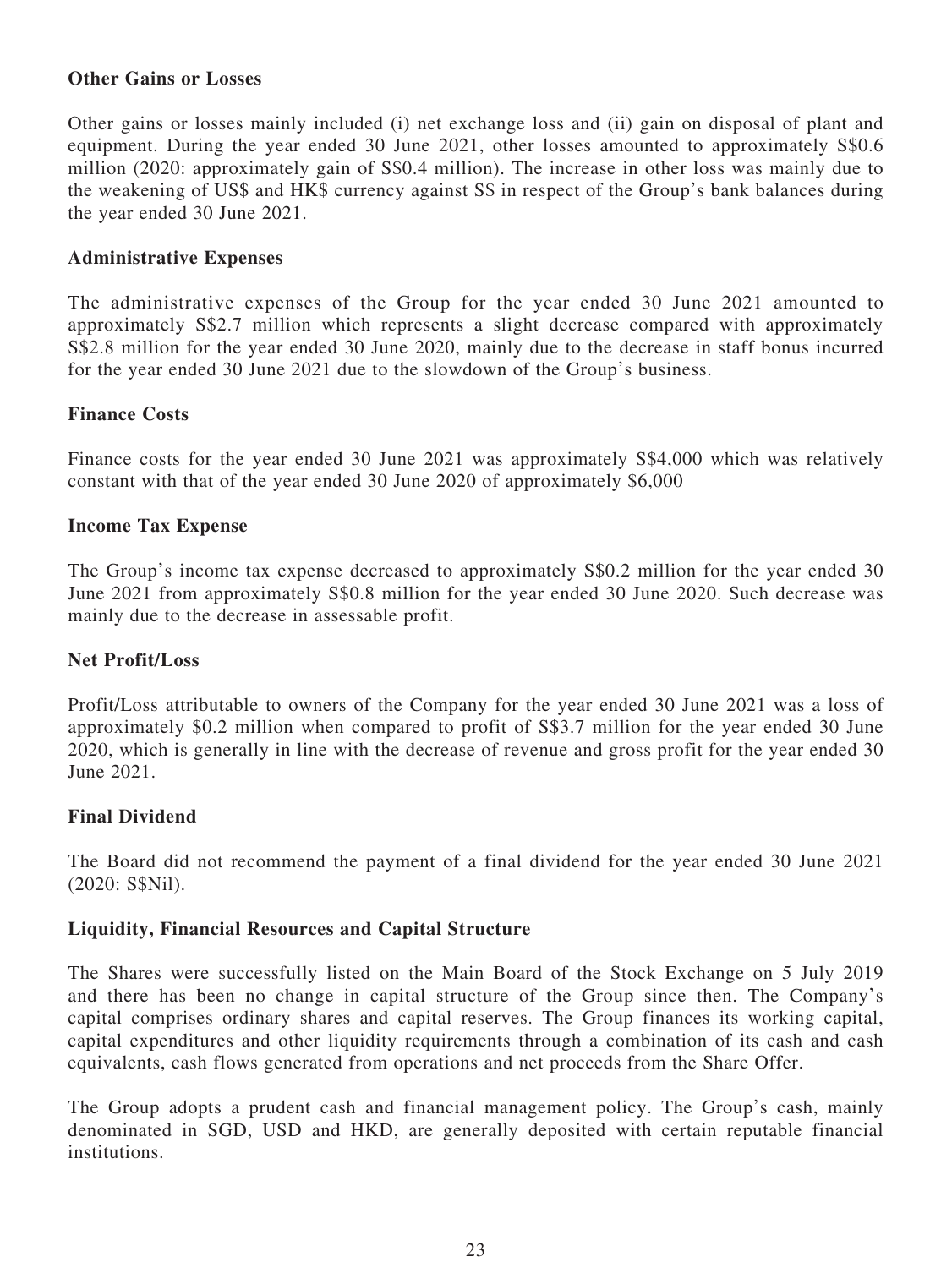As at 30 June 2021, the Group had total bank balances and cash of approximately S\$17.7 million and no short-term investments, as compared with bank balances and cash of approximately S\$15.7 million and short-term investments of S\$5.8 million as at 30 June 2020. The Group did not have any bank borrowings as at 30 June 2021 and 30 June 2020.

# **Pledge of Assets**

As at 30 June 2021, the Group had approximately S\$0.3 million (as at 30 June 2020: S\$0.3 million) of pledged bank deposit as part of the collateral for performance guarantees in favour of the Group's customers.

# **Treasury Policy**

The Group has adopted a prudent financial management approach towards its treasury policy and thus maintained a healthy financial position throughout the year. The Board closely monitors the Group's liquidity position to ensure that the liquidity structure of the Group's assets, liabilities, and other commitments can meet its funding requirements all the time.

# **Foreign Exchange Risk**

The Group mainly operates in Singapore. Most of the operating transactions and revenue were settled in Singapore dollars and the Group's assets and liabilities are primarily denominated in Singapore dollars. However, the Group has certain bank balances denominated in US\$ and Hong Kong Dollars amounting to S\$15.1 million which expose the Group to foreign currency risk. The Group manages the risk by closely monitoring the movement of the foreign currency rate without entering into any hedging arrangements.

# **Gearing Ratio**

Gearing ratio is calculated by dividing all borrowings by total equity at the period-end date and expressed as a percentage. The gearing ratio of the Group as at 30 June 2021 was nil (as at 30 June 2020: nil).

# **Significant Investment, Material Acquisitions and Disposal of Subsidiaries and Associated Companies or Joint Ventures**

There were no significant investment held, material acquisitions or disposals of subsidiaries and associated companies or joint ventures by the Group during the year ended 30 June 2021.

## **Future Plans for Material Investments or Capital Assets**

Save as disclosed in the Company's prospectus dated 20 June 2019 ("**Prospectus**"), the Group did not have other future plans for material investments or capital assets as at 30 June 2021.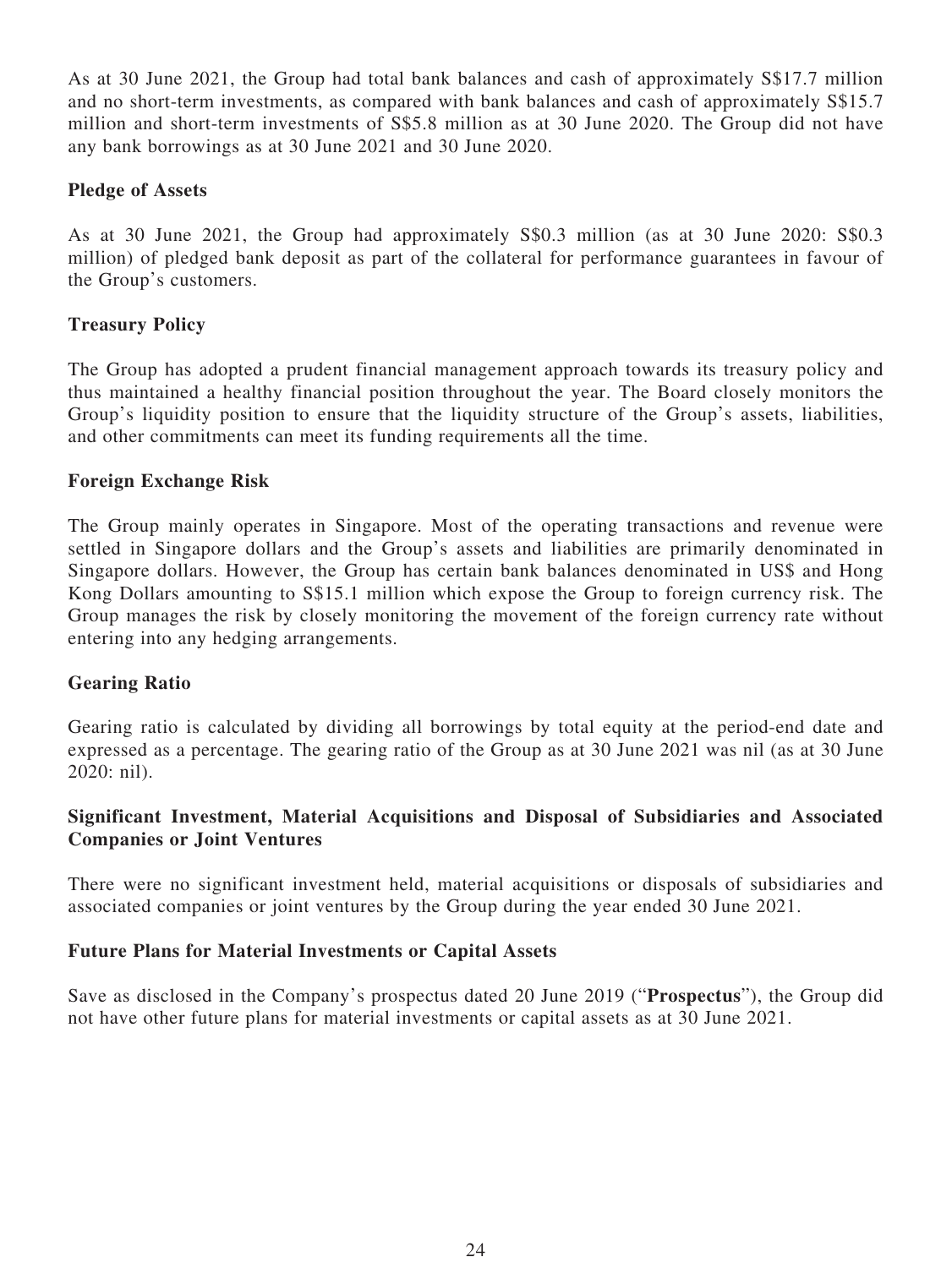# **Employees and Remuneration Policy**

As at 30 June 2021, the Group had a total of 120 employees (2020: 159 employees), including executive Directors. Total staff costs including Directors' emoluments, salaries, wages and other staff benefits, contributions and retirement schemes in the year ended 30 June 2021 amounted to approximately S\$4.3 million (2020: approximately S\$5.3 million). In order to attract and retain high quality staff and to enable smooth operation within the Group, the remuneration policy and package of the Group's employees are periodically reviewed. The salary and benefit levels of the employees of the Group are competitive (with reference to market conditions and individual qualifications and experience). The Group provides adequate job training to the employees to equip them with practical knowledge and skills. Apart from central provident fund and job training programs, salaries increment and discretionary bonuses may be awarded to employees according to the assessment of individual performance and market situation. The emoluments of the Directors have been reviewed by the remuneration committee of the Company, having regard to the Company's operating results, market competitiveness, individual performance and achievement, and approved by the Board.

## **Environmental Policies and Performance**

Details of environmental policies, performance and compliance with laws and regulations are set out in the "Environmental, Social and Governance Report" in the annual report.

# **Contingent Liabilities**

As at 30 June 2021, the Group had performance bonds of approximately S\$1.9 million (2020: S\$2.6 million) given by a bank and an insurance company in favour of the Group's customers as security for the due performance and observance of our Group's obligation under the contracts entered into between our Group and the customers. The performance guarantees will be released upon completion of the contract.

# **Capital Expenditures and Capital Commitments**

During the year ended 30 June 2021, the Group acquired items of property, plant and equipment of approximately S\$0.2 million (2020: S\$0.3 million).

As at 30 June 2021, the Group had no material capital commitments.

# **Use of Net Proceeds from the Share Offer**

The net proceeds from the Share Offer were approximately HK\$95.0 million (S\$16.6 million) (after deducting listing expenses). The Group has utilised the net proceeds from the Share Offer in accordance with the intended plan and purposes as outlined in the section headed "Future Plans and Use of Proceeds" in the Prospectus.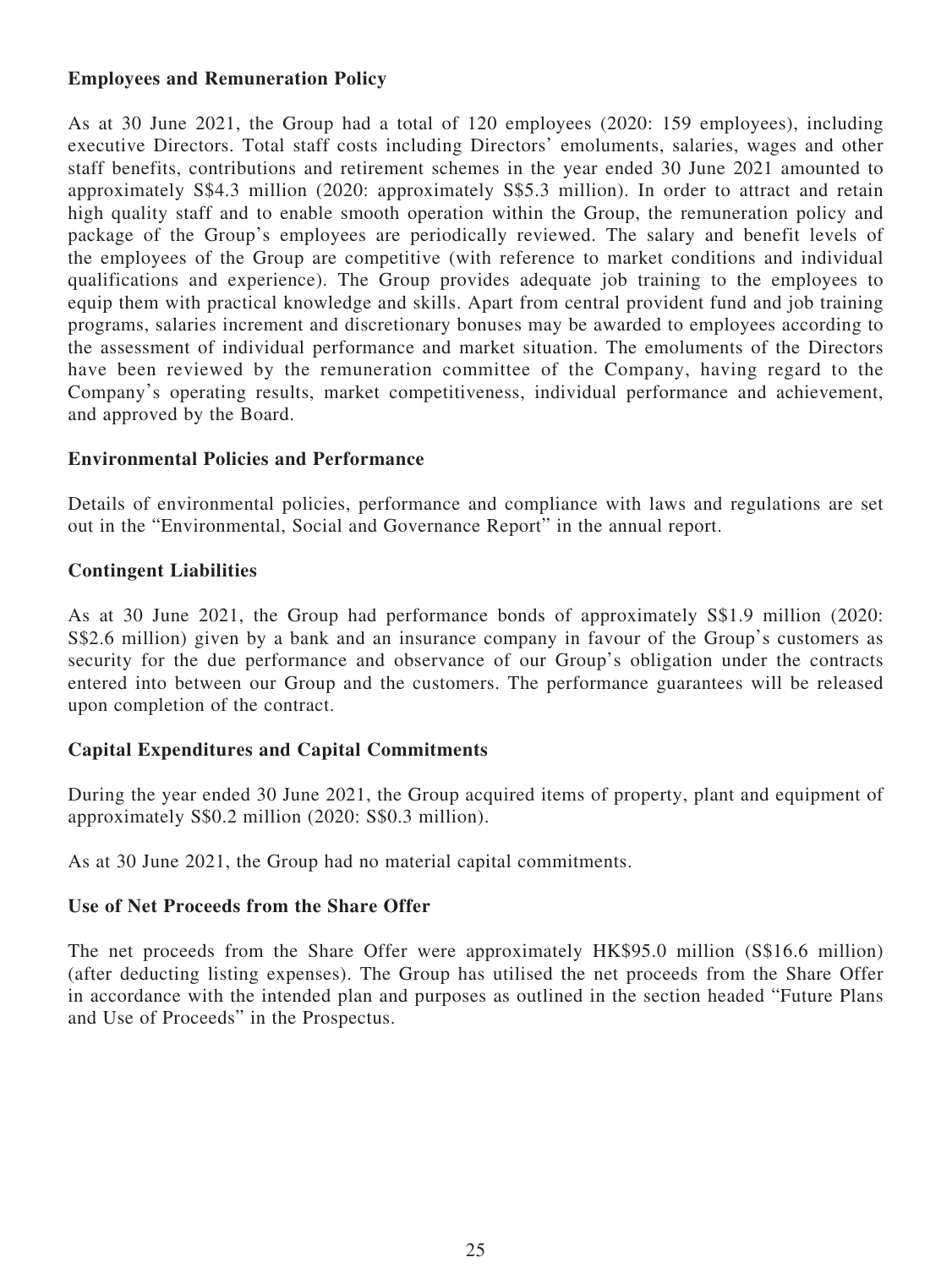As disclosed in the announcement of the Group titled "Changes in Use of Proceeds" dated 13 May 2020, the Board resolved to change the use of the unutilised net proceeds. Set out below is the revised allocation of the unutilised net proceeds:

|       |                                                                                                                                                                                                                                     | Planned<br>use of Net<br>Proceeds as<br>disclosed in the<br>Prospectus<br>S\$ million<br>(approximately) | <b>Utilised</b><br><b>Net Proceeds</b><br>up to 13 May<br>2020<br>S\$ million<br>(approximately) | <b>Unutilised</b><br><b>Net Proceeds</b><br>up to 13 May<br>2020<br>S\$ million<br>(approximately) | <b>Re-allocation</b><br>of the<br><b>Unutilised</b><br><b>Net Proceeds</b><br>S\$ million<br>(approximately) | <b>Unutilised Net</b><br>Proceeds after<br>re-allocation<br>("Re-allocated<br>Net Proceeds")<br>S\$ million<br>(approximately) |
|-------|-------------------------------------------------------------------------------------------------------------------------------------------------------------------------------------------------------------------------------------|----------------------------------------------------------------------------------------------------------|--------------------------------------------------------------------------------------------------|----------------------------------------------------------------------------------------------------|--------------------------------------------------------------------------------------------------------------|--------------------------------------------------------------------------------------------------------------------------------|
| (i)   | Acquisition of a Singapore-based air-conditioning and<br>mechanical ventilation contractor which is registered<br>under the workhead of ME01 (air-conditioning,<br>refrigeration and ventilation works) with at least "L4"<br>grade | 7.1                                                                                                      | 0.0                                                                                              | 7.1                                                                                                | (3.6)                                                                                                        | 3.5                                                                                                                            |
| (ii)  | Strengthening the Group's manpower by recruiting<br>additional staff                                                                                                                                                                | 2.5                                                                                                      | 0.2                                                                                              | 2.3                                                                                                | (1.5)                                                                                                        | 0.8                                                                                                                            |
|       | (iii) Expanding the Group's premises for its various<br>operational needs                                                                                                                                                           | 1.8                                                                                                      | 0.0                                                                                              | 1.8                                                                                                | (1.8)                                                                                                        |                                                                                                                                |
|       | (iv) Financing the Group's upfront costs and working<br>capital requirements at the early stage of carrying<br>out its electrical engineering projects (existing new<br><i>projects</i> )                                           | 1.7                                                                                                      | 1.7                                                                                              | 0.0                                                                                                | $+3.5$                                                                                                       | 3.5                                                                                                                            |
|       | (iv) Financing the Group's upfront costs and working<br>capital requirements at the early stage of carrying<br>out its electrical engineering projects (new potential<br><i>projects</i> )                                          |                                                                                                          | 0.0                                                                                              | 0.0                                                                                                | $+3.0$                                                                                                       | 3.0                                                                                                                            |
| (V)   | Financing the acquisition of additional machinery and<br>equipment                                                                                                                                                                  | 1.4                                                                                                      | 0.1                                                                                              | 1.3                                                                                                | (0.7)                                                                                                        | 0.6                                                                                                                            |
|       | (vi) Purchasing a building information modeling software<br>together with certain ancillary supporting hardware<br>device and upgrading the Group's enterprise resource<br>planning system                                          | 0.9                                                                                                      | 0.1                                                                                              | 0.8                                                                                                | (0.4)                                                                                                        | 0.4                                                                                                                            |
|       | (vii) Financing the acquisition of additional lorries                                                                                                                                                                               | 0.3                                                                                                      | 0.1                                                                                              | 0.2                                                                                                |                                                                                                              | 0.2                                                                                                                            |
|       | (viii)Reserved as the Group's general working capital                                                                                                                                                                               | 0.9                                                                                                      | 0.9                                                                                              | $0.0\,$                                                                                            | $+1.5$                                                                                                       | 1.5                                                                                                                            |
| Total |                                                                                                                                                                                                                                     | 16.6                                                                                                     | 3.1                                                                                              | 13.5                                                                                               |                                                                                                              | 13.5                                                                                                                           |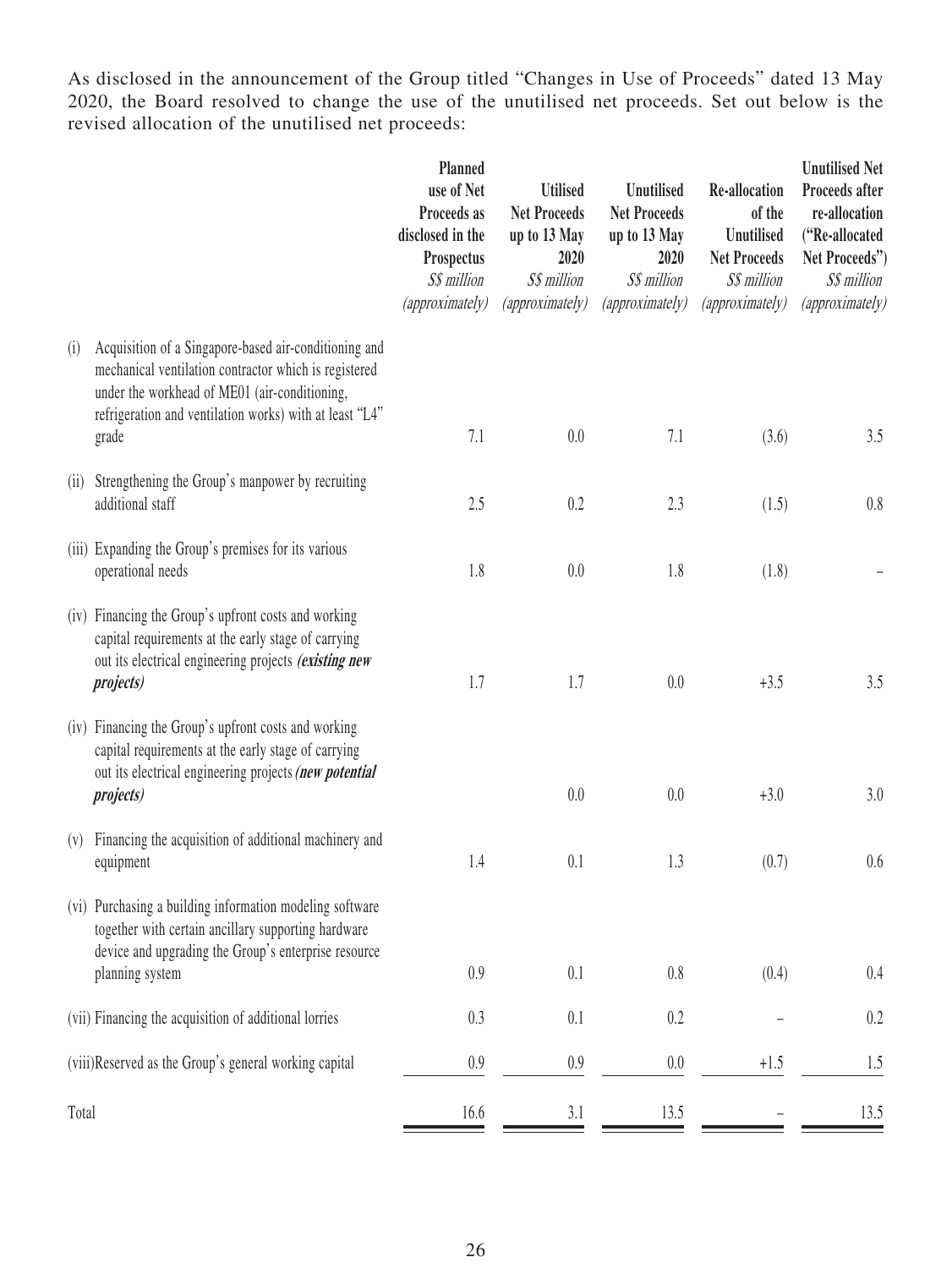The use of the Re-allocated Net Proceeds from the Share Offer as at 30 June 2021 was approximately as follows:

|       |                                                                                                                                                                                                                                  | Re-allocated<br><b>Net Proceeds</b><br>S\$ million<br>(approximately) | <b>Utilised</b> from<br>13 May 2020 to<br>30 June 2021<br>S\$ million<br>(approximately) | <b>Unutilised</b><br>Re-allocated<br><b>Net Proceeds</b><br>up to $30$<br><b>June 2021</b><br>S\$ million<br>(approximately) | <b>Expected date</b><br>to fully utilise<br>the unutilised<br>Re-allocated<br><b>Net Proceeds</b> |
|-------|----------------------------------------------------------------------------------------------------------------------------------------------------------------------------------------------------------------------------------|-----------------------------------------------------------------------|------------------------------------------------------------------------------------------|------------------------------------------------------------------------------------------------------------------------------|---------------------------------------------------------------------------------------------------|
| (i)   | Acquisition of a Singapore-based air-conditioning and<br>mechanical ventilation contractor which is registered under<br>the workhead of ME01 (air-conditioning, refrigeration and<br>ventilation works) with at least "L4" grade | 3.5                                                                   | 0.0                                                                                      | 3.5                                                                                                                          | On or before<br>30 June 2023                                                                      |
| (ii)  | Strengthening the Group's manpower by recruiting additional<br>staff                                                                                                                                                             | 0.8                                                                   | 0.3                                                                                      | 0.5                                                                                                                          | On or before<br>30 June 2023                                                                      |
| (iii) | Expanding the Group's premises for its various operational<br>needs                                                                                                                                                              |                                                                       |                                                                                          |                                                                                                                              | N/A                                                                                               |
| (iv)  | Financing the Group's upfront costs and working capital<br>requirements at the early stage of carrying out its electrical<br>engineering projects (existing new projects)                                                        | 3.5                                                                   | 3.5                                                                                      |                                                                                                                              | N/A                                                                                               |
| (iv)  | Financing the Group's upfront costs and working capital<br>requirements at the early stage of carrying out its electrical<br>engineering projects (new potential projects)                                                       | 3.0                                                                   | 3.0                                                                                      |                                                                                                                              | N/A                                                                                               |
| (v)   | Financing the acquisition of additional machinery and<br>equipment                                                                                                                                                               | 0.6                                                                   | 0.0                                                                                      | 0.6                                                                                                                          | On or before<br>30 June 2023                                                                      |
| (vi)  | Purchasing a building information modeling software together<br>with certain ancillary supporting hardware device and<br>upgrading the Group's enterprise resource planning system                                               | 0.4                                                                   | 0.1                                                                                      | 0.3                                                                                                                          | On or before<br>30 June 2023                                                                      |
| (vii) | Financing the acquisition of additional lorries                                                                                                                                                                                  | 0.2                                                                   | 0.1                                                                                      | 0.1                                                                                                                          | On or before<br>30 June 2023                                                                      |
|       | (viii) Reserved as the Group's general working capital                                                                                                                                                                           | 1.5                                                                   | 1.5                                                                                      |                                                                                                                              | N/A                                                                                               |
| Total |                                                                                                                                                                                                                                  | 13.5                                                                  | 8.5                                                                                      | 5.0                                                                                                                          |                                                                                                   |